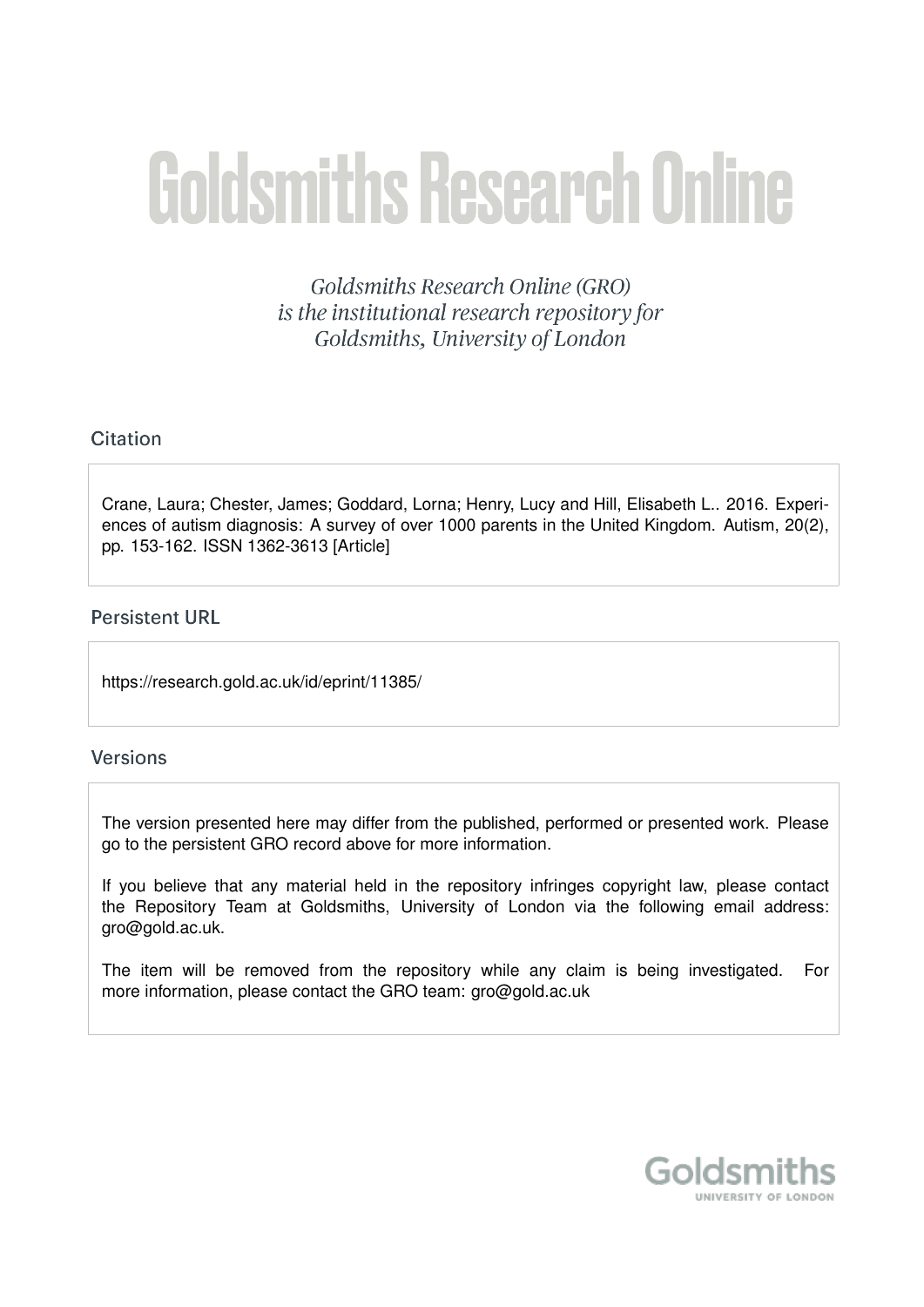Crane, L., Chester, J., Goddard, L., Henry, L.A., & Hill, E.L. (2016). Experiences of autism diagnosis: A survey of over 1000 parents in the United Kingdom. *Autism: The International Journal of Research and Practice, 20*(2), 153-162. DOI: 10.1177/1362361315573636 (Sage).

## **Experiences of autism diagnosis: A survey of over 1000 parents in the United Kingdom**

Laura Crane<sup>1</sup>, James W Chester<sup>2</sup>, Lorna Goddard<sup>2,</sup> Lucy A Henry<sup>1</sup> and Elisabeth L  $Hill<sup>2</sup>$ <sup>1</sup> City University London <sup>2</sup> Goldsmiths, University of London

**Corresponding author**: Dr Laura Crane, Language and Communication Science Division, City University London, London, EC1V 0HB. Email: Laura.Crane.2@city.ac.uk

#### **Acknowledgements**

We would like to thank all of the parents who took the time to share their diagnostic experiences as part of this survey. We are also indebted to Professor Patricia Howlin, for providing us with her original survey of parental experiences of autism diagnosis (Howlin & Moore, 1997); and Hanna Adeyinka, for her assistance with data cleaning and screening. The research presented in this article was funded by a Small Grant from the British Academy (SG112070).

#### **Abstract**

A sample of 1047 parents completed an online survey about their experiences and opinions regarding the process of attaining a diagnosis of autism spectrum disorder (ASD) for their children. Results revealed that parents usually waited a year from when they first had concerns about their child's development before they sought professional help. On average, there was a delay of around three and a half years from the point at which parents first approached a health professional with their concerns to the confirmation of an ASD diagnosis. Just over half of the parents surveyed were dissatisfied with the diagnostic process as a whole. Several factors predicted parents' overall levels of satisfaction with the diagnostic process, including: the time taken to receive a diagnosis; satisfaction with the information provided at diagnosis; the manner of the diagnosing professional; the stress associated with the diagnostic process; and satisfaction with post-diagnostic support. Post-diagnosis, the support (if any) that was provided to parents was deemed unsatisfactory, and this was highlighted as an area of particular concern amongst parents.

**Keywords:** autism, autism spectrum disorder (ASD), diagnosis, parent, survey, satisfaction, support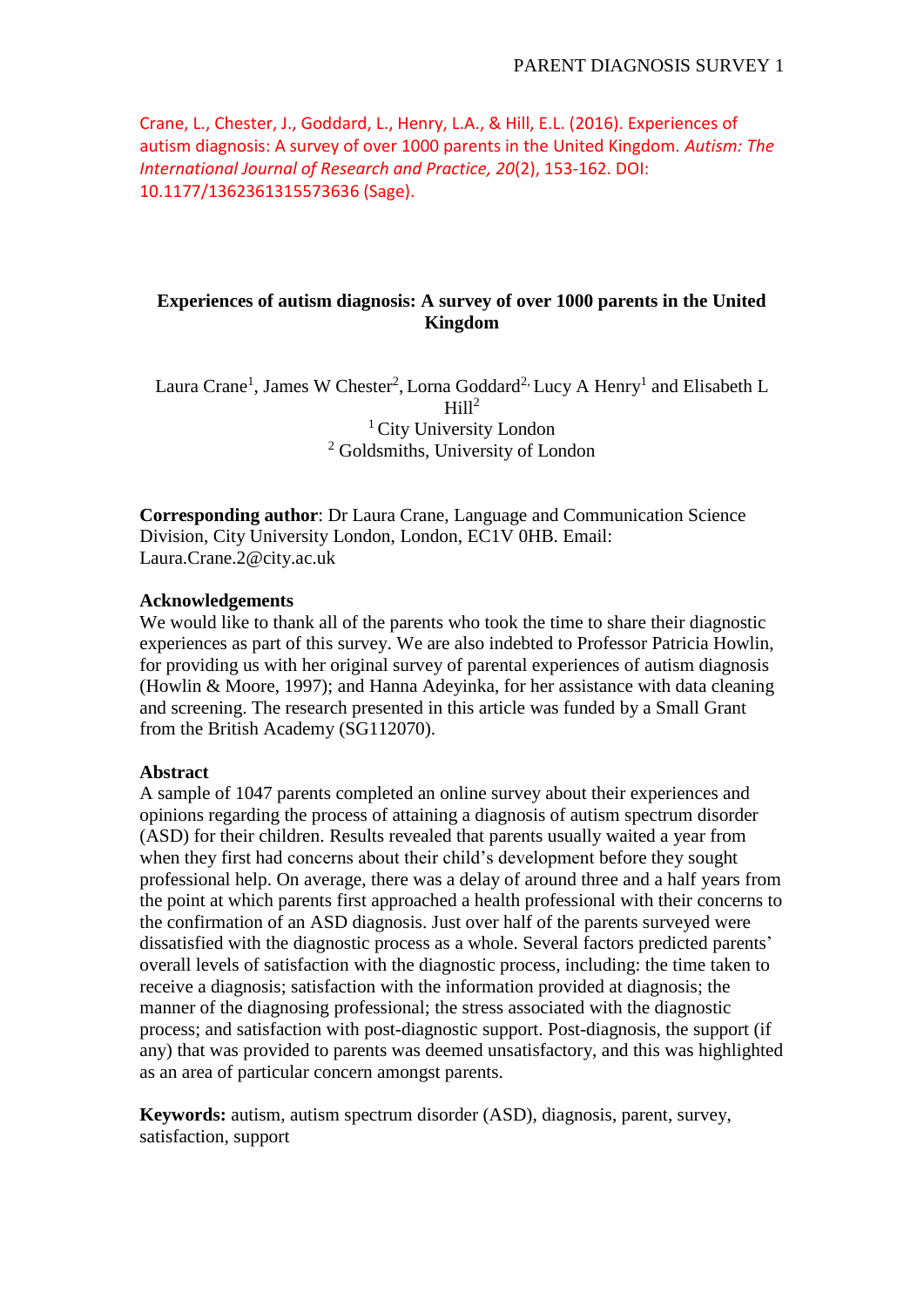# PARENT DIAGNOSIS SURVEY 2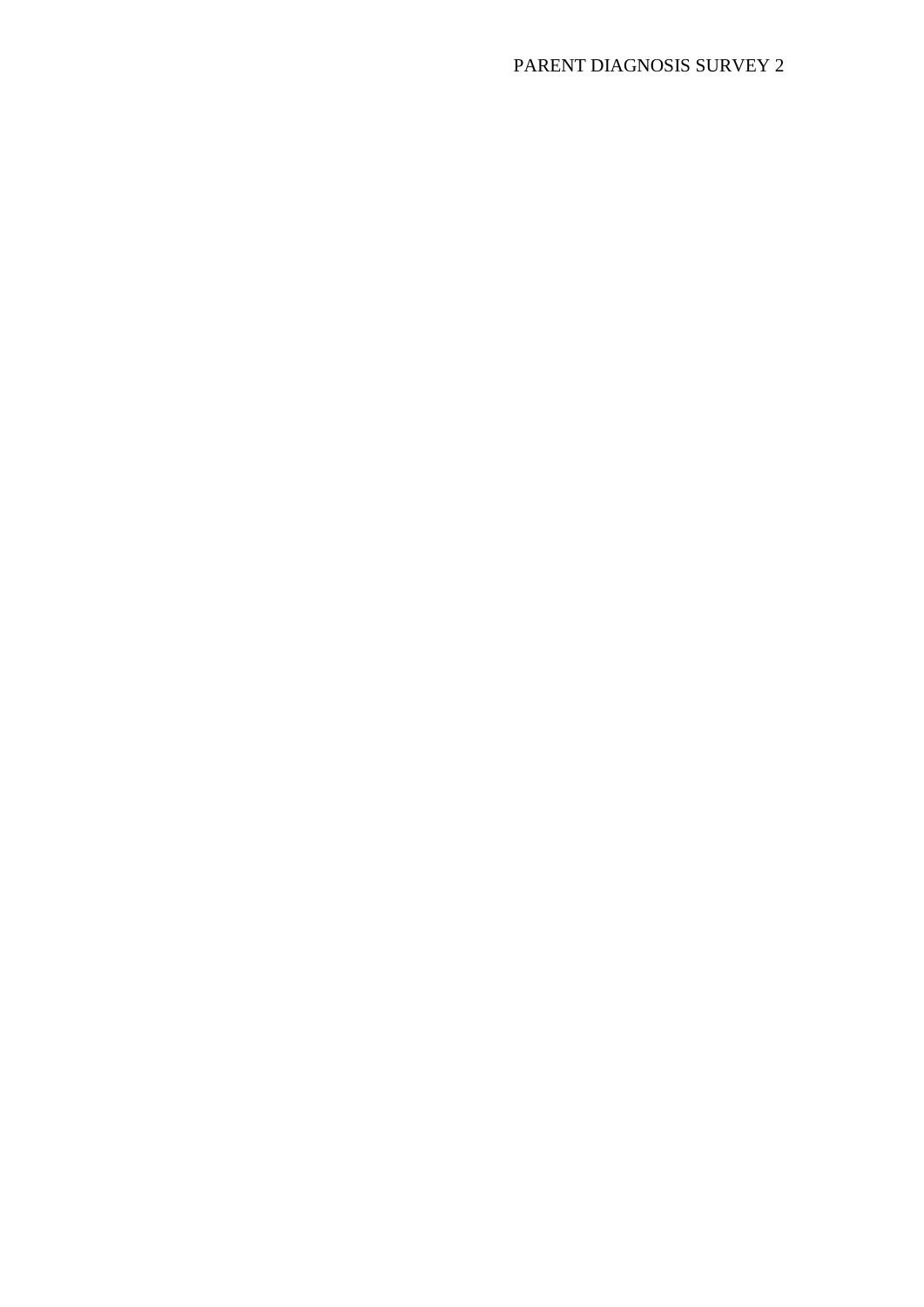Receiving a diagnosis of an autism spectrum disorder (ASD) has a major impact on an individual and his/her family (Howlin & Moore, 1997). This is often the key stage at which parents can access support for both themselves and their child (Mansell  $\&$ ) Morris, 2004; Midence & O'Neill, 1999), and a positive diagnostic experience is associated with greater levels of acceptance, lower levels of stress, and more effective coping strategies (Woolley, Stein, Forrest & Baum, 1989). Delays in receiving a diagnosis can lead to low levels of parental satisfaction (Howlin & Moore, 1997) and can hinder the implementation of effective support or intervention strategies (Webb, Jones, Kelly & Dawson, 2014). Further, parents who experience a long diagnostic delay may lose confidence in the healthcare professionals involved, and are more likely to seek alternative treatments for their child that have poor empirical support (Harrington, Patrick, Edwards & Brand, 2006).

ASD affects approximately 1 in 100 individuals (Baird, Simonoff, Pickles, Chandler, Loucas, Meldrum, & Charman, 2006; Brugha, Cooper, McManus, Purdon, Smith, Scott, Spiers, & Tyrer, 2012), with recent estimates from the United States suggesting that this figure could be even higher (CDC, 2014; although see Mandell  $\&$ Lecavalier, 2014). Given that this equates to over 700,000 people in the United Kingdom (UK), diagnosing the condition represents a significant public health issue. To date, there has only been one large-scale and comprehensive research study exploring parents' experiences and opinions on the routes to ASD diagnosis in the UK. Surveying almost 1300 parents who had a child with ASD, Howlin and Moore (1997) found that around half of families were 'not very' or 'not at all' satisfied with the diagnostic process. The average age at which a diagnosis was made was around five and a half years for children with autism, and 11 years for children with Asperger syndrome. This was despite parents first noting concerns regarding their child's development much earlier; at around one and a half years for children who later received a diagnosis of autism, and around two and a half years for children who later received a diagnosis of Asperger syndrome (Howlin & Asgharian, 1999). Parents typically opted to contact their General Practitioner (GP) or Health Visitor  $(HV)^1$  to discuss initial concerns, which tended to be in response to atypical language development, worries regarding social development, and general behavioural problems. This tended to be when the child was around two years old, but slightly later (around three and a half years) in children with Asperger syndrome. However, parents were almost always referred to at least one other professional for the subsequent diagnosis (Howlin & Moore, 1997). Exploring parental experiences postdiagnosis, the support offered to families was very limited, with educational provision being viewed as the greatest benefit. Post-diagnostic support was found to be a source of particular dissatisfaction amongst parents.

Although these results should be considered within the context of wide regional variations, Howlin and Moore (1997) found that higher levels of satisfaction with the overall diagnostic process were associated with: (i) receiving a formal diagnosis at a young age; (ii) a shorter length of time between initial concerns being noted and the final diagnosis being received; and (iii) receiving a clear diagnostic label from professionals (opposed to a vague diagnostic term such as autistic 'features', 'traits' or 'tendencies'). Rather surprisingly, there was little evidence of a relationship between satisfaction with the diagnostic process and the amount of help received post-diagnosis, nor was parental satisfaction related to geographical area.

<u>.</u>

<sup>&</sup>lt;sup>1</sup> In the UK, a HV is a trained nurse or midwife who has additional specialist qualifications in community health and health promotion. One of the roles of a HV is to provide support to parents and pre-school children.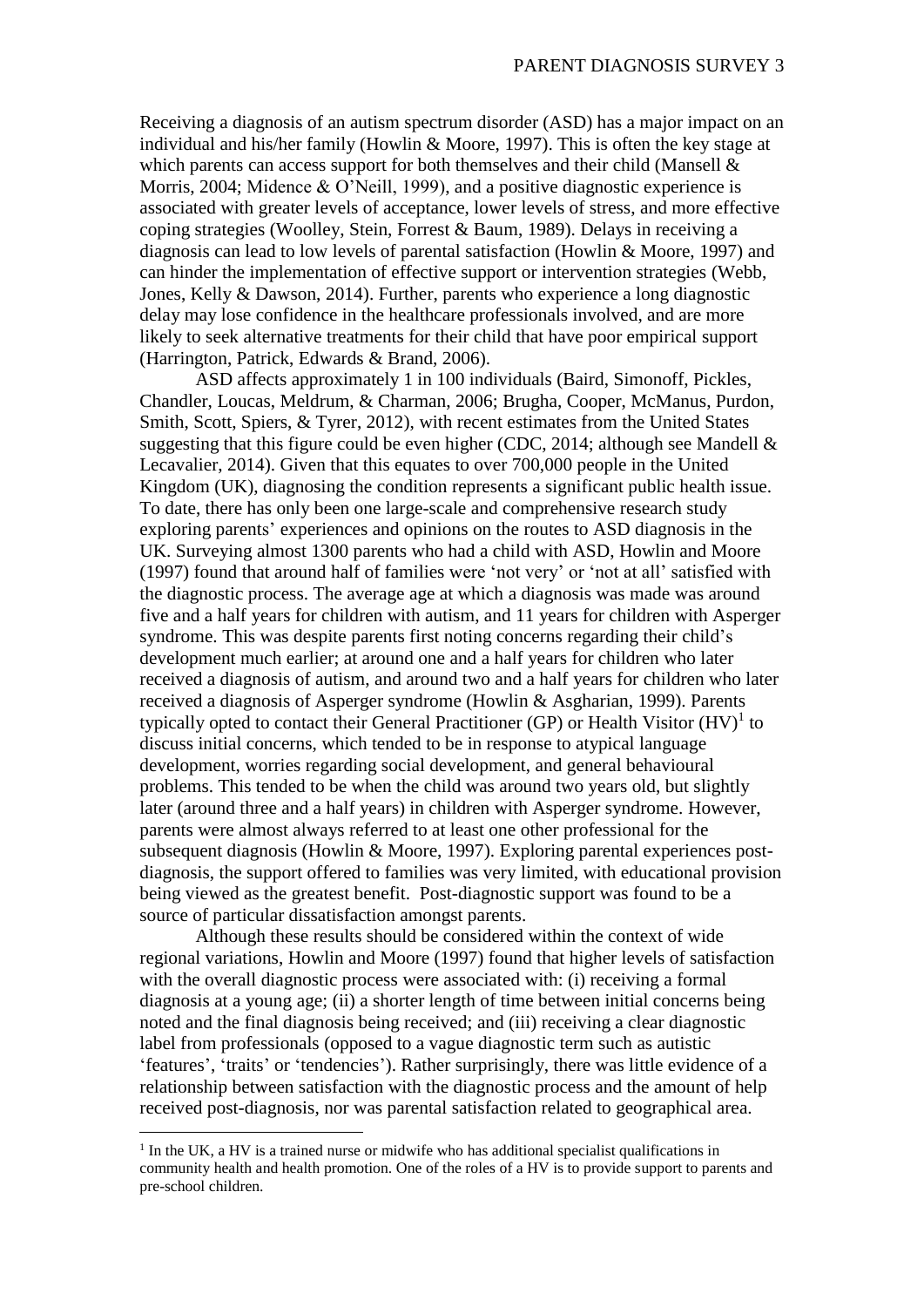Several recent, often smaller-scale studies (both in the UK and abroad), have since explored parental perceptions of the ASD diagnostic process. Encouragingly, this research has found that the age at which ASDs are being diagnosed is slightly earlier than previously reported (e.g., Goin-Kochel, Mackintosh, & Myers, 2006; Latif & Williams, 2007; National Autistic Society, 2012; Siklos & Kerns, 2007). However, the average delay between parents first seeking help to the point at which a diagnosis is received is still two to three years (Chamak, Bonniau, Oudaya, & Ehrenberg, 2011; Siklos & Kerns, 2007). Osborne and Reed (2008) reported that the majority of parents highlight the need for a quicker and easier route to diagnosis (see also National Autistic Society, 2012), with parents emphasising the lack of coherence regarding both the structure and the content of the diagnostic pathway. Indeed, parental dissatisfaction with the diagnostic process remains high, despite indications that the time taken to receive a diagnosis of ASD is becoming faster (Chamak et al., 2011; National Autistic Society, 2012). Overall, the diagnostic process is extremely stressful for parents, although levels of stress are reported to be lower for children more severely impaired by ASD (Siklos & Kerns, 2007). This is an interesting finding given that long-term stress has the opposite relationship with ASD severity (Dunn, Burbine, Bowers & Tantleff-Dunn, 2001), but is likely due to the symptoms of ASD being more obvious in children more severely impaired by ASD (e.g., in cases where language fails to develop), thus expediting the diagnostic process.

Parents also continue to express dissatisfaction with the help and support they have been offered or have received following their child's diagnosis. Siklos and Kerns (2007) reported that 53% of their sample was dissatisfied with the help received; an even higher figure than the 35% reported by Howlin and Moore (1997). Parents of children with ASD are also less satisfied with post-diagnostic support than parents of children with other developmental disorders (Siklos & Kerns, 2006). In particular, the need for greater post-diagnostic information and support from professionals has been noted, with parents tending to revert to other sources (e.g., support groups, school) for help, advice and intervention (Mansell & Morris, 2004).

Since the collection of Howlin and Moore's (1997) survey data in 1993, the situation regarding the diagnosis of ASD (in the UK and abroad) has changed significantly (e.g., Matson & Kozlowski, 2011; Wing & Potter, 2002). ASD is now a more widely recognised disorder, by both parents and professionals. There has also been an increase in the numbers of children being referred to clinicians and subsequently receiving diagnoses, including those children who may have received a different diagnosis in the past (cf. Bishop, Whitehouse, Watt & Line, 2008). This has been, in part, aided by the increased use of "gold-standard" diagnostic tools such as the Autism Diagnostic Observation Schedule – General (Lord, Rutter, DiLavore & Risi, 1999) and the Autism Diagnostic Interview – Revised (Lord, Rutter & Le Couteur, 1994). Such tools are viewed favourably by clinicians (Rogers, Goddard, Hill, Henry & Crane, under review) and reduce the need for professionals to rely on clinical judgement alone. In view of these changes, it is timely to conduct an up-todate investigation into parental experiences of receiving a diagnosis of ASD in the UK.

The aim of the current research, conducted in 2012-2013, was to survey over 1000 parents who have received a diagnosis of ASD for their children in the past 15 years (i.e., in the time since Howlin & Moore's original survey). Adapting and extending the original questionnaire used by Howlin and Moore (1997), the current sample of parents completed an online survey. The survey questioned respondents about: (i) initial concerns they had regarding their child's development; (ii) the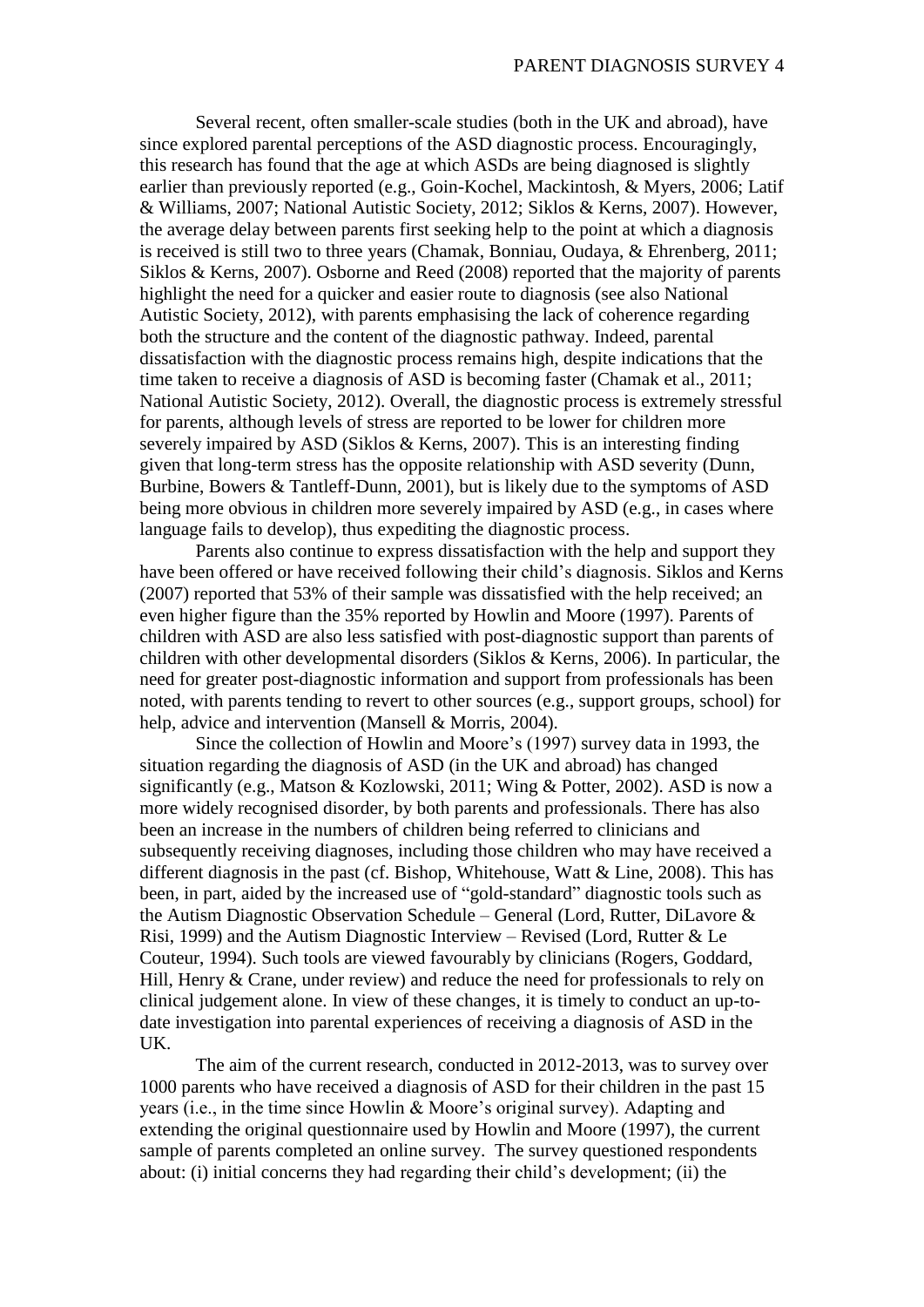different professional groups seen during the diagnostic process; (iii) the time taken to get a formal diagnosis for the child; (iv) how the diagnosis was disclosed to them; and (v) their own reaction to their child's diagnosis. Parents were also asked about the support, if any, that they were offered post-diagnosis and what additional support they would have liked.

Based on previous work, six key factors were predicted to affect overall satisfaction with the diagnostic process:

*(1) Time taken to get a diagnosis:* Given that several studies have found that a faster and more streamlined journey through the diagnostic process resulted in increased levels of parental satisfaction (Howlin & Moore, 1997; Osbourne & Reed, 2008; Siklos & Kerns, 2007; Smith, Chung, & Vostanis, 1994), it was predicted that those who experienced fewer delays between first seeking help and receving a diagnosis would be more satisfied with the process.

*(2) Age of child at diagnosis:* Howlin and Moore (1997) found that parental satisfaction was highest amongst those whose children were diagnosed during the preschool years. This is potentially linked to many of these children having a diagnosis of 'classic' autism. Children with 'high functioning autism' or Asperger syndrome' (who may present with subtler signs) tend to be diagnosed later. Their parents also report lengthier delays and find the diagnostic process particularly frustrating (Howlin & Asgharian, 1999). Therefore, it was predicted that overall satisfaction with the diagnostic process would be highest amongst parents of children diagnosed at an earlier age.

*(3) The quality of information given at diagnosis:* Parents who receive information about the nature of ASD, how it may affect their child, and where they can go for help, report higher levels of satisfaction with the care that they receive (Hasnat & Graves, 2000; Mansell & Morris, 2004; Osbourne & Reed, 2008). Therefore, it was predicted that overall satisfaction ratings would be greatest amongst the parents who rated the provison of information received at diagnosis highly.

*(4) Manner of the professional disclosing the diagnosis:* Overall levels of satisfaction were predicted to be highest amongst those who rated the professional's manner during the disclosure consultation favourably (cf. Brogan & Knussen, 2003).

*(5) Support offered post-diagnosis:* Having access to support services following diagnosis is very important to parents (Howlin & Moore, 1997; Mansell & Morris, 2004; Siklos & Kerns, 2007). Previous surveys have not explored the relationship between satisfaction with the overall diagnostic process and postdiagnostic support. This variable was considered in the current study with the prediction that these variables would be positively associated.

*(6) Stress during the diagnostic process:* Although parental stress has been examined in relation to caring for children with autism (e.g., Mori, Ujiie, Smith & Howlin, 2009), there has been little exploration of this variable in relation to diagnosis. This is despite Siklos and Kerns (2007) noting that 82% of parents found the diagnostic process to be stressful. It was predicted that higher levels of parental stress would be associated with lower levels of satisfaction with the overall diagnostic process.

#### Method

## *Participants*

A total of 559 services providing information, support or assistance to parents of children with ASD were identified via the publically available directory of autismrelated services provided by the National Autistic Society (UK). Services were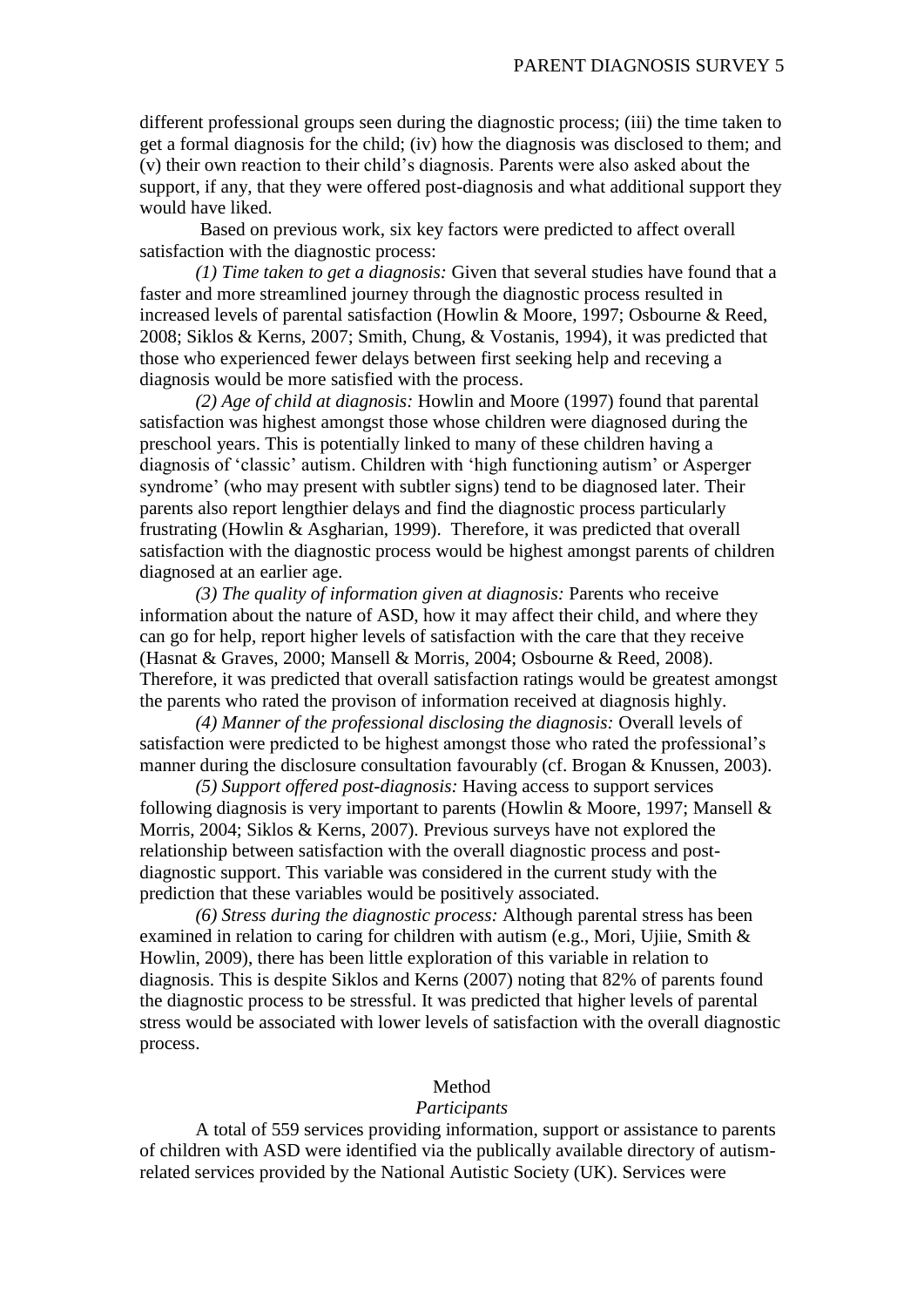contacted via e-mail and given full information on the nature of the research, provided with an advertisement for volunteers, and asked to forward the information to their members and associates. An advertisement was also placed in the National Autistic Society (UK) publication 'Communication' (now called 'Your Autism'), which is mailed to all members of the organisation. Finally, details of the project were sent to existing databases of research participants at Goldsmiths, University of London.

Data collection ran from March 2012 to May 2013. All information was collected anonymously and the average time to complete the questionnaire was 26 minutes. Data screening identified 91 cases that needed to be excluded from the final sample: either the child's age at various stages of the diagnostic processes was described inconsistently, making the process chronologically impossible; the child had not yet received an official ASD diagnosis; or he/she had a primary diagnosis of pathological demand avoidance (a condition that is not recognised in DSM-IV-TR or DSM-5; American Psychiatric Association, 2000; 2013). A total of 1047 parents comprised the final sample and missing data were not reconstructed.

Ethical approval for the study was obtained by Research Ethics Committee within the Department of Psychology at Goldsmiths, University of London. All respondents gave their informed consent to participation online, prior to completing the survey.

#### *Questionnaire*

The questionnaire was administered online via a website specifically designed for the project. The questionnaire was constructed using a substantial proportion of items taken from Howlin and Moore's (1997) survey, as well as other research studies (e.g., Brogan & Knussen, 2003; Siklos & Kerns, 2007), but was adapted to also reflect conditions present in the current diagnostic manual at the time the survey was active, DSM-IV-TR (American Psychiatric Association, 2000). The questionnaire was divided into a number of sections, as described below:

*Information about the parent:* This section comprised questions concerning the parents' age, gender, ethnicity, and geographical location.

*Information about the child:* Parents were asked to provide their child's current age and gender, as well as the nature of their initial concerns (and the age at which these were first noted).

*Diagnostic process:* When parents first contacted a health professional, they were asked to indicate: the age of the child; who was seen; and what the outcome of the meeting was. Comparable information was collected for each subsequent referral until the point at which the final diagnosis was made.

*Disclosure of diagnosis:* When receiving their child's diagnosis, parents reported on: the people present; whether the diagnosis was expected; whether they agreed with it; their emotions at the time; and whether they were glad to receive the diagnosis.

*Support after diagnosis:* Parents were asked: whether they received a written report on their child's diagnosis and/or a follow-up appointment; which postdiagnostic services they received information about; and which services they would have liked to have been offered access to.

*Satisfaction with the diagnostic process:* Using 5-point Likert scales ('very dissatisfied' to 'very satisfied'), parents indicated their satisfaction with: the manner of the diagnosing professional; the information received at diagnosis; post-diagnostic support; and the overall diagnostic process.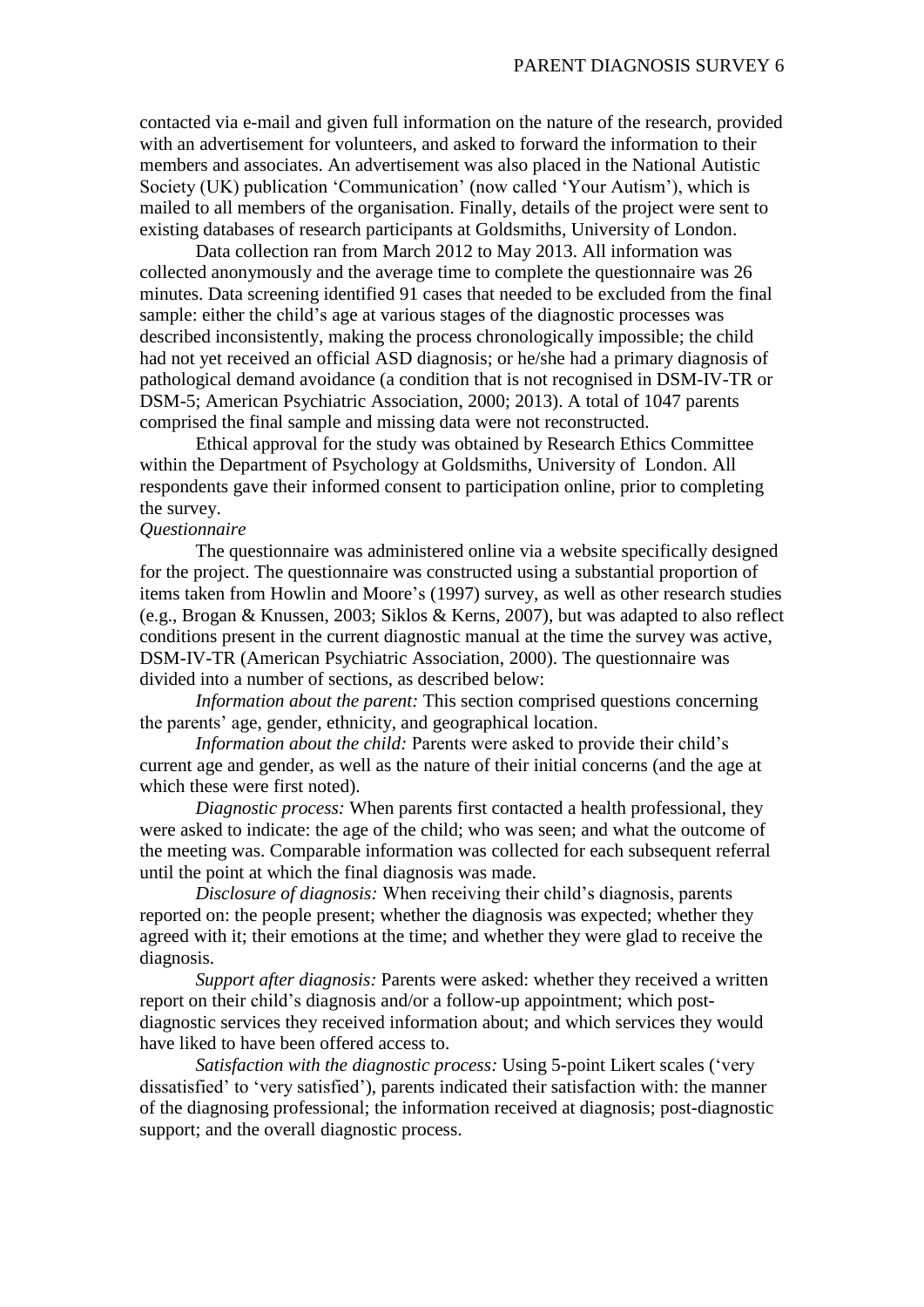*Stress:* A 4-point Likert scale was included to assess parents' levels of stress during the diagnostic process (1 = not at all stressful, 2 = not very stressful, 3 = quite stressful,  $4 =$  very stressful).

#### Results

## *Information about the parents*

The mean age of the parents at the time of the survey was  $43.4$  years (SD = 8.0), and 93% of respondents were female. A weakness of the sample was a lack of ethnic diversity, with 95% of parents describing themselves as white. Only 2% of parents in the final sample had a positive diagnosis of ASD themselves, although it was not established whether the parent that did not complete the survey (usually the father) had an ASD diagnosis. The sample was geographically diverse, with respondents from all regions of the UK (see Appendix for details).

#### *Information about the children*

The mean age of the children was 11.8 years (SD = 6.1):  $1\%$  <3 years; 83% aged  $3-18$ ;  $15\% > 18$  years. The gender ratio of the sample (80% males, 18% females) was in line with the higher numbers of males than females diagnosed with ASD. Similar numbers of children had diagnoses of autism (40%) and Asperger syndrome (37%). Only 4% had a diagnosis of high functioning autism, with a further 13% receiving a general 'autism spectrum disorder' diagnosis. Small numbers of children received other diagnostic labels (e.g., PDD-NOS, Rett syndrome, autistic traits). For the purposes of these analyses, responses were pooled across diagnostic categories. This decision was made due to the lack of reliability concerning the diagnostic classification of Asperger syndrome (Sharma, Marks Woolfson, & Hunter, 2012), which limits the interpretability of the results. Further, this decision was influenced by the recent move towards a more generic 'autism spectrum disorder' diagnosis for those who would have previously been diagnosed with either autism or Asperger syndrome (American Psychiatric Association, 2013). Fairly high levels of comorbidity were observed across the sample, with 65% of children having one or more additional diagnoses. These included: learning disability (28%); behavioural disorder (19%); affective disorder (16%); physical health problem (11%); mental health condition (5%); or genetic condition (1%). A further co-occurring condition (e.g., developmental coordination disorder, pathological demand avoidance) was reported by 25% of the sample.

#### *Initial awareness of difficulties*

It was usually the parents themselves who first noted problems with their child's development (96%). As illustrated in Table 1, these difficulties were in a range of areas, but most commonly related to impairments in socialisation, the presence of behavioural rigidity, and/or the displaying of behavioural problems. These behaviours were most commonly noted before the age of 5: 17% of parents noted problems in the first year; 34% by 2 years; and 33% between 2-5 years.

[place Table 1 about here]

#### *First consultation*

On average, parents first sought help when their child was  $3.9$  years (SD = 3.3). For 72% of parents, this was before their child's sixth birthday (7% < 1 year;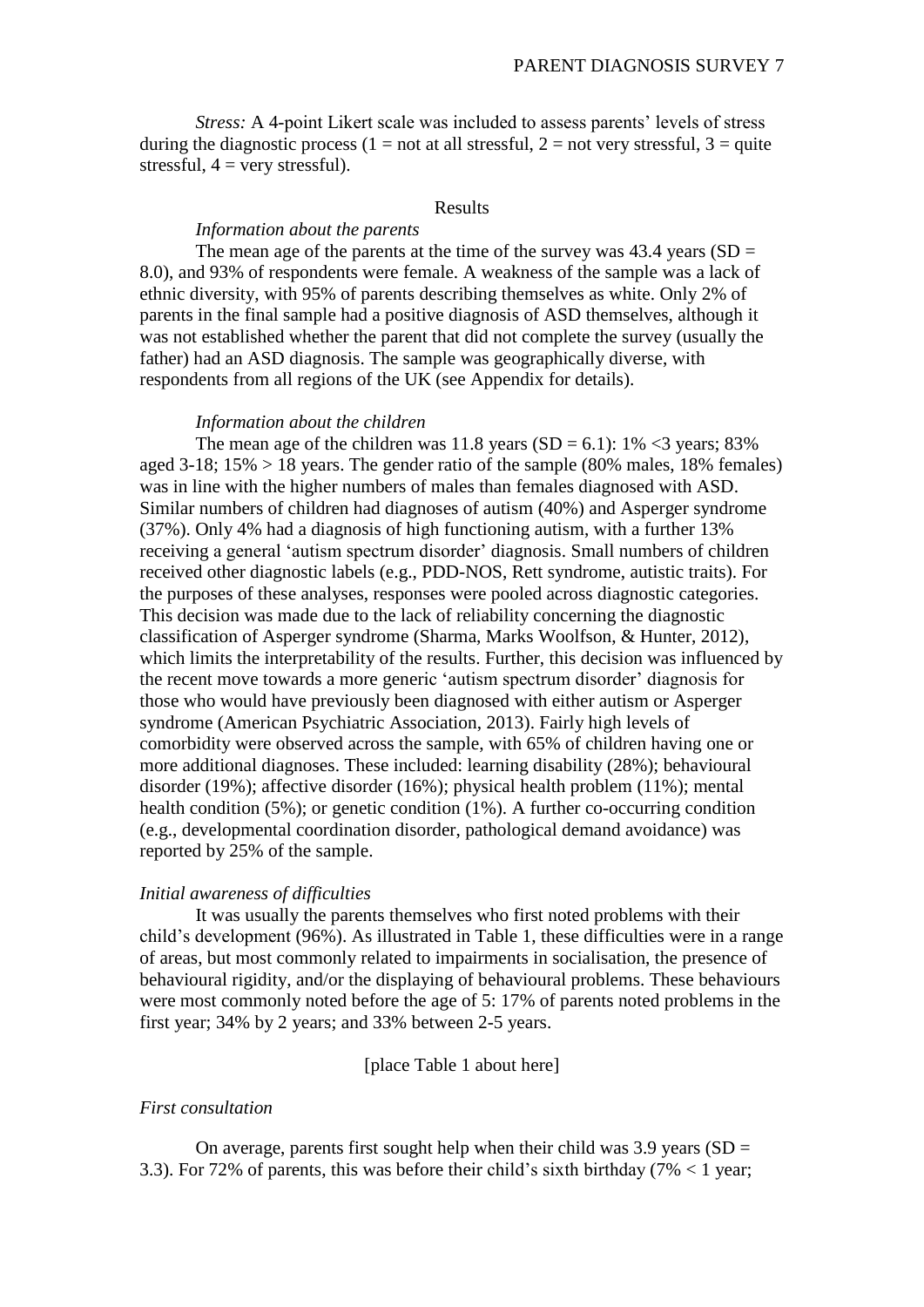25% between 1-2 years; and 39% between 2-5 years). The remainder of the sample first sought help for their child during later childhood or adulthood. A range of professionals was seen at this first consultation, most commonly a GP or HV (see Table 2). When a diagnosis was not received (92%), the outcomes were mixed, but around half of parents were referred to another professional (see Table 3).

[place Tables 2 and 3 about here]

#### *Final diagnosis*

Taking the sample as a whole, the mean age of the children at the time of receiving a formal diagnosis was 7.5 years ( $SD = 5.0$ ). This ranged from one to 40 years old:  $11\% < 3$  years, 82% between 3-18, 4% > 18 years. On average, these diagnoses were made 4.3 years  $(SD = 4.2)$  prior to the completion of this survey. The average delay between concerns first being noted and the child receiving a diagnosis of an ASD was 4.6 years  $(SD = 4.4)$ . The delay between the parent initially contacting a health professional and the child receiving a formal diagnosis was 3.6 years (SD = 4.1). In line with the results of Howlin and Asgharian (1999), children who had been given the diagnostic label 'Asperger syndrome' ( $M = 4.4$  years,  $SD = 4.5$ ) experienced a longer diagnostic delay than those given the diagnostic label 'autism'  $(M = 2.9, SD = 3.7)$ . These children also tended to be diagnosed at a later age (Asperger  $M = 9.9$  years,  $SD = 5.3$ ; Autism  $M = 5.6$  years,  $SD = 4.1$ )<sup>2</sup>. The professional giving the diagnosis tended to be a Paediatrician (34%), Psychologist (21%), Child Psychiatrist (19%), or a Multidisciplinary team (9%). Other diagnosing professionals included Neurologists and Speech and Language Therapists, although many parents were unsure of this information.

#### *Support services*

Post-diagnosis, 85% of parents received a written report on their child's diagnosis, but only 56% received a follow-up appointment. Further, only 21% of parents received a direct offer of help/assistance during or following the diagnostic process. A slightly higher number (38%) were signposted to advice or help but, disappointingly, 35% of parents received no offers of help or assistance during or after the diagnostic process.

#### *Satisfaction*

<u>.</u>

Satisfaction with the diagnostic process was rated on a series of five-point scales, and these data are presented in Table 4. Satisfaction with the overall diagnostic process did not correlate with the number of years since the ASD diagnosis was given  $(r = .04, p = .16)$ . However, longer delays between the final diagnosis being made and: (i) parents first having concerns about their child's development ( $r = -0.24$ ,  $p <$ .001); and (ii) seeking help ( $r = -0.25$ ,  $p < 0.001$ ) were significantly associated with lower overall parental satisfaction. Dissatisfaction with the overall diagnostic process  $(r = -.13, p < .001)$  and post-diagnostic support  $(r = -.16, p < .001)$  increased somewhat in line with the age of the child.

<sup>&</sup>lt;sup>2</sup> As previously noted, due to the lack of reliability regarding the diagnostic label 'Asperger syndrome' (e.g., Sharma et al., 2012), analyses of parental responses are pooled across groups. However, data concerning the delay parents experienced before receiving a diagnosis, as well as age at diagnosis, are presented here, purely to allow a comparison between the current sample and those surveyed by Howlin and Asgharian (1999).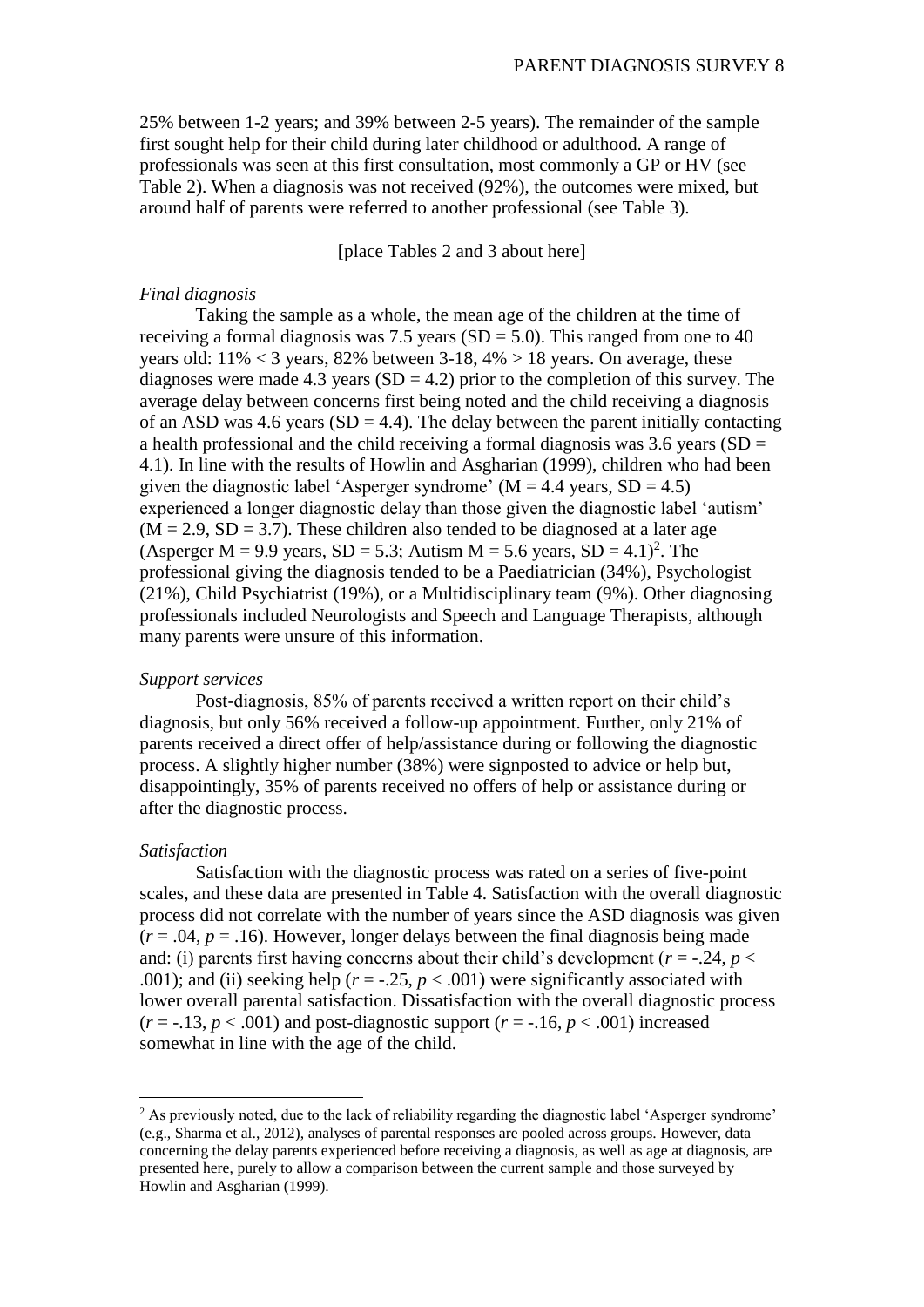#### [place Table 4 about here]

#### *Stress during the diagnostic process*

<u>.</u>

A total of 1012 parents rated the stress of the diagnostic process on a fourpoint scale:  $56\% = 'very' stressful, 28\% = 'quite' stressful, 12\% = 'not very' stressful,$  $2\%$  = 'not at all' stressful. Stress was not correlated with the delay between first seeing a healthcare professional and receiving a diagnosis ( $r = -0.05$ ,  $p = 0.09$ ), nor was it correlated with the age of the child  $(r = -.03, p = .40)$ .

## *Factors affecting overall satisfaction with the diagnostic process*

A multiple regression analysis was used to test the hypothesis that variables previously found to correlate with parental diagnostic satisfaction would predict respondents' overall satisfaction with the diagnostic process<sup>3</sup>. Overall satisfaction with the diagnostic process, measured on a 5-point Likert scale, was used as the dependent variable, with the following six variables entered as predictor variables: (i) The time taken to get a diagnosis (from when parents first sought professional help to the point at which a diagnosis was given); (ii) The age of the child at diagnosis; (iii) The quality of information given at diagnosis; (iv) The manner of the professional disclosing the diagnosis; (v) The support offered post-diagnosis; and (vi) Stress during the diagnostic process. Using a forced entry method of multiple regression, a significant model emerged that predicted overall satisfaction with the diagnostic process ( $F_6$   $_{903}$  = 144.90,  $p =$  < 0.001). With regards to the initial hypotheses, five of the six variables were significant (Table 5). The model had an adjusted R square of .49, meaning it explained 49% of the variance regarding overall satisfaction with the diagnostic process.

#### [place Table 5 about here]

Stress during the diagnostic process was the strongest predictor of overall satisfaction with the diagnostic process. This was followed by satisfaction with the support offered post-diagnosis and satisfaction with the manner of the professional disclosing the diagnosis.

#### Discussion

The aims of this research were to: (i) provide an overview of the journey that parents in the UK currently experience in order to receive a formal diagnosis of ASD for their child; (ii) identify key factors that influence parental experiences of the diagnostic process; and (iii) explore post-diagnostic support needs. By surveying over 1000 parents who experienced the ASD diagnostic process for their children (typically within the past five years), this study reflected the views and experiences of this group at all stages of the diagnostic process.

<sup>3</sup> For the regression analysis, key statistical checks (e.g., Durbin–Watson, tolerance/variance inflation factor statistics, Cook's/Mahalanobis distances, standardised DF betas, plots of standardized residuals/predicted standardised values, standardised residuals and partial plots) were acceptable (Field, 2013). Although there was some indication of outlying cases (identified by high Mahalanobis distance values), omission of these cases did not affect the results of the regression and these cases were, therefore, retained. Likewise, although some variables were positively skewed (age of child at diagnosis; the delay between first contacting a healthcare professional to the point at which a final diagnosis was received), transformations applied to these data did not alter the findings of the regression. Therefore the original variables were utilised in the reported analyses.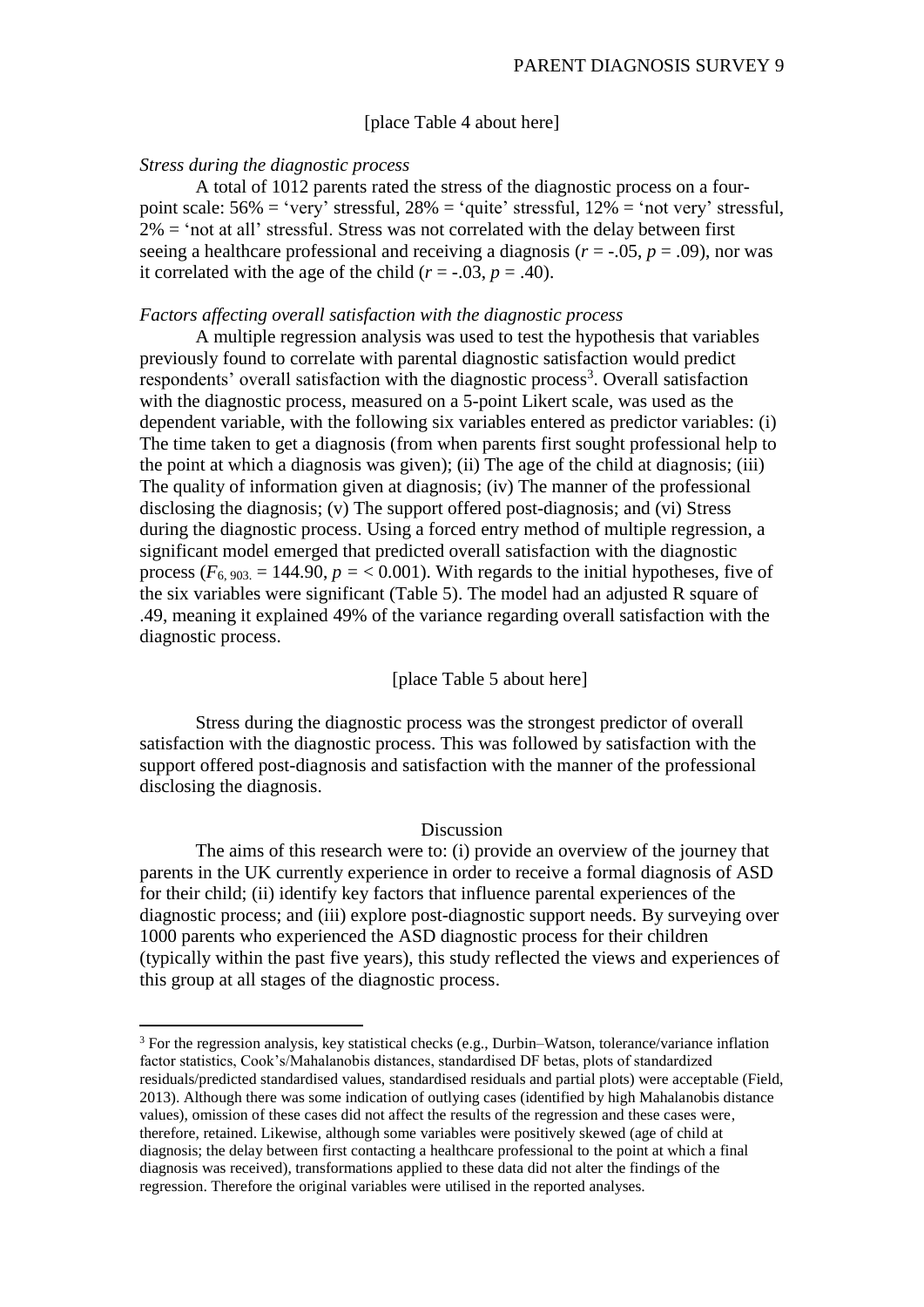A key finding from this survey was that parents typically encounter a delay of three and a half years between first contacting a healthcare professional and receiving a formal diagnosis of ASD for their child. Given that parents usually wait about a year after they first have concerns about their child before contacting a professional, this represents a delay of over four and a half years between parents' first noting concerns about their child's development and their child receiving a formal ASD diagnosis. Disappointingly, these findings indicate no great reduction in diagnostic delay from Howlin and Moore's (1997) survey (see also Howlin & Asgharian, 1999). It is likely that any potential reductions in diagnostic delay may have been masked by the higher incidence of children diagnosed with Asperger syndrome in the current sample. As also found by Howlin and Asgharian (1999), our sub-group of children with Asperger syndrome (which is likely to comprise a higher proportion of individuals who are more intellectually able) experienced a longer diagnostic delay than our subgroup with a diagnosis of autism. Although the diagnostic label of 'Asperger syndrome' has now been omitted from DSM-5 (American Psychiatric Association, 2013), it is important to investigate and address the lengthy and frustrating diagnostic delay experienced by those individuals who would have previously received a diagnosis of Asperger syndrome.

Levels of parental dissatisfaction with the overall diagnostic process were also similar to those reported by Howlin and Moore (1997). As previously mentioned, this 'lack of change' could be related to the high numbers of children with Asperger syndrome in the current sample. These children tend to be diagnosed at a later age, and their parents experience greater delays and higher levels of frustration than parents of children with autism (Howlin & Asgharian, 1999). Indeed, both the age of the child at the time of diagnosis and the length of diagnostic delay were negatively correlated with parental satisfaction with the overall diagnostic process. Length of diagnostic delay was also a significant predictor of overall satisfaction with the diagnostic process in the multiple regression analysis.

Although greater awareness of ASD in the general population may serve to raise expectations of the level of service expected by parents (potentially accounting for the high levels of dissatisfaction in our sample), no relationships were found between the satisfaction measures and number of years since diagnosis. This suggests that parents of children diagnosed many years ago expressed the same level of satisfaction, on average, as those diagnosed very recently. Clearly, more needs to be done to improve parental experiences and perceptions of the diagnostic process. Reducing the time taken from when parents first raise concerns about their child's development to the point at which they receive a diagnosis of ASD would be a major step towards improving parental experiences. However, it is important to acknowledge that, in some cases, clinicians are simply not able to provide a child with an accurate diagnostic label at an early stage and therefore reassessment after a specified time frame is necessary. Nevertheless, further research is needed to gain a better understanding of how services that assess children with suspected ASD in a prompt and timely manner are structured and organised. These can then serve as models of diagnostic best practice for other services in the UK.

Given the increased recognition of ASD and the associated information now available concerning the disorder (e.g., in the public domain, provided by charities), it was expected that parental satisfaction with the support offered to them following diagnosis would be higher than that found in Howlin and Moore's (1997) survey. Instead, quite the opposite trend was seen: the proportion of the current sample dissatisfied with post-diagnostic information (61%) was markedly higher than the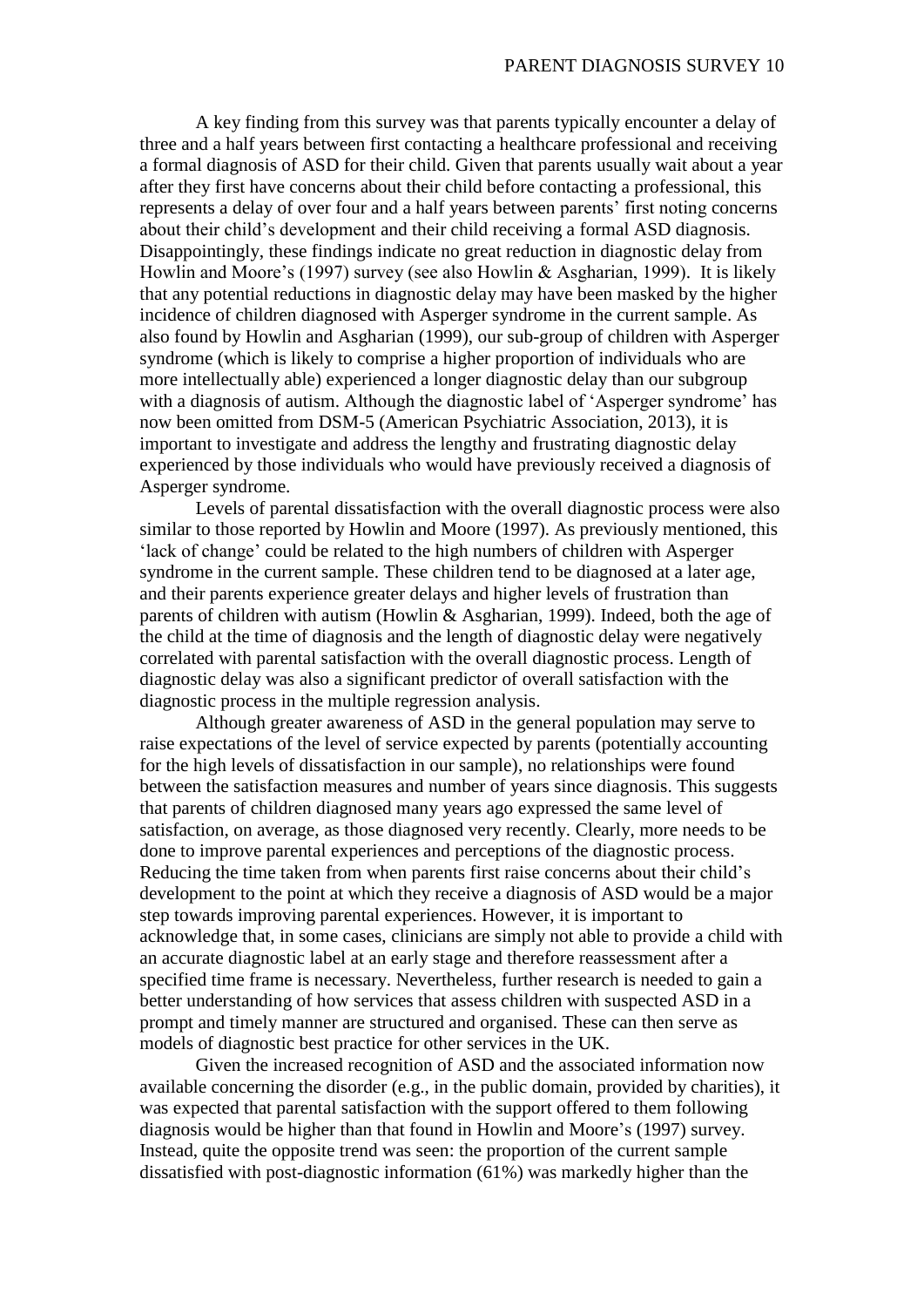35% noted by Howlin and Moore (1997). Further, levels of satisfaction with postdiagnostic support were a strong predictor of parental satisfaction with the overall diagnostic process. This finding is mirrored in recent work looking at perceptions of diagnosis amongst adults with ASD. Here, post-diagnostic support was also identified as a significant area of concern (Jones, Goddard, Hill, Henry, & Crane, 2014). This result could be related to higher expectations of service provision from the autism community, particularly from those who had favourable opinions of the diagnostic process itself: "*After the very considerate diagnostic process and level of care, we were left in the dark. We were given no information…a few leaflets"* (quote from the mother of a 12-year-old boy, diagnosed with autism at the age of 2). Nevertheless, it is important (and disappointing) to note that nearly 40% of parents received no postdiagnostic support at all, and less than a quarter of parents were provided with a direct offer of help or assistance following their child's diagnosis. Participants who had support offered directly to them following diagnosis were, perhaps unsurprisingly, more satisfied than those who had no offers of support. Further, many parents reported that they valued help and support that was tailored to the specific needs of their child, opposed to more generic information on ASD: *"None of it was appropriate or geared to our needs - it seemed to be organised for the professionals' convenience"* (quote from the mother of an 8-year-old boy, diagnosed with autism at the age of 3). Therefore, a simple (and cost-effective) suggestion for healthcare professionals to improve parental satisfaction is to directly offer tailored links to relevant support services (e.g., instigating a referral to a local service, arranging a follow-up appointment with a speech and language therapist), rather than merely signposting parents towards generic services or omitting to mention the range of services that can potentially support parents.

Exploring the key predictors of parental satisfaction with the overall diagnostic process, the stress of the diagnostic process was found to play a key role. Here, many parents cited the long wait times as the key cause of their stress: *"The time waiting for screening and diagnoses was a year - a long time spent wondering what could be wrong"* (quote from the father of a 15-year-old boy, diagnosed with Asperger syndrome at the age of 10). For others, it was the mere realisation that their child had a lifelong developmental disorder: *"I was terrified about what autism might mean for my son - I thought the future looked very bleak - we were heartbroken"* (quote from the mother of an 11-year-old boy, diagnosed with Asperger syndrome at the age of 6). Parenting a child with an ASD can be a highly stressful experience that may increase a parent's vulnerability to depression and anxiety (Hayes & Watson, 2013). It is, therefore, important that parents are supported as fully as possible. The current study suggests that the diagnostic process itself can represent an added stressor to parents and that there are key variables that impact on the extent to which the experience of receiving a diagnosis is satisfactory. In particular, early access to a streamlined diagnostic service that provides information and access to ongoing support networks is likely to result in a more positive experience. This may, in turn, facilitate a parent's adjustment to their child's diagnosis.

Satisfaction with the manner of the diagnosing professional was also a significant predictor of overall satisfaction with the diagnostic process. In the present survey, 66% of parents were satisfied with the way in which the diagnosing professional conducted themselves. This is in accordance with the results of a recent survey of adults with ASD, in which the clinician's manner was reported to be one of the most positive aspects of the diagnostic process (Jones et al., 2014). Parents who were dissatisfied with the manner of the diagnosing professional cited a number of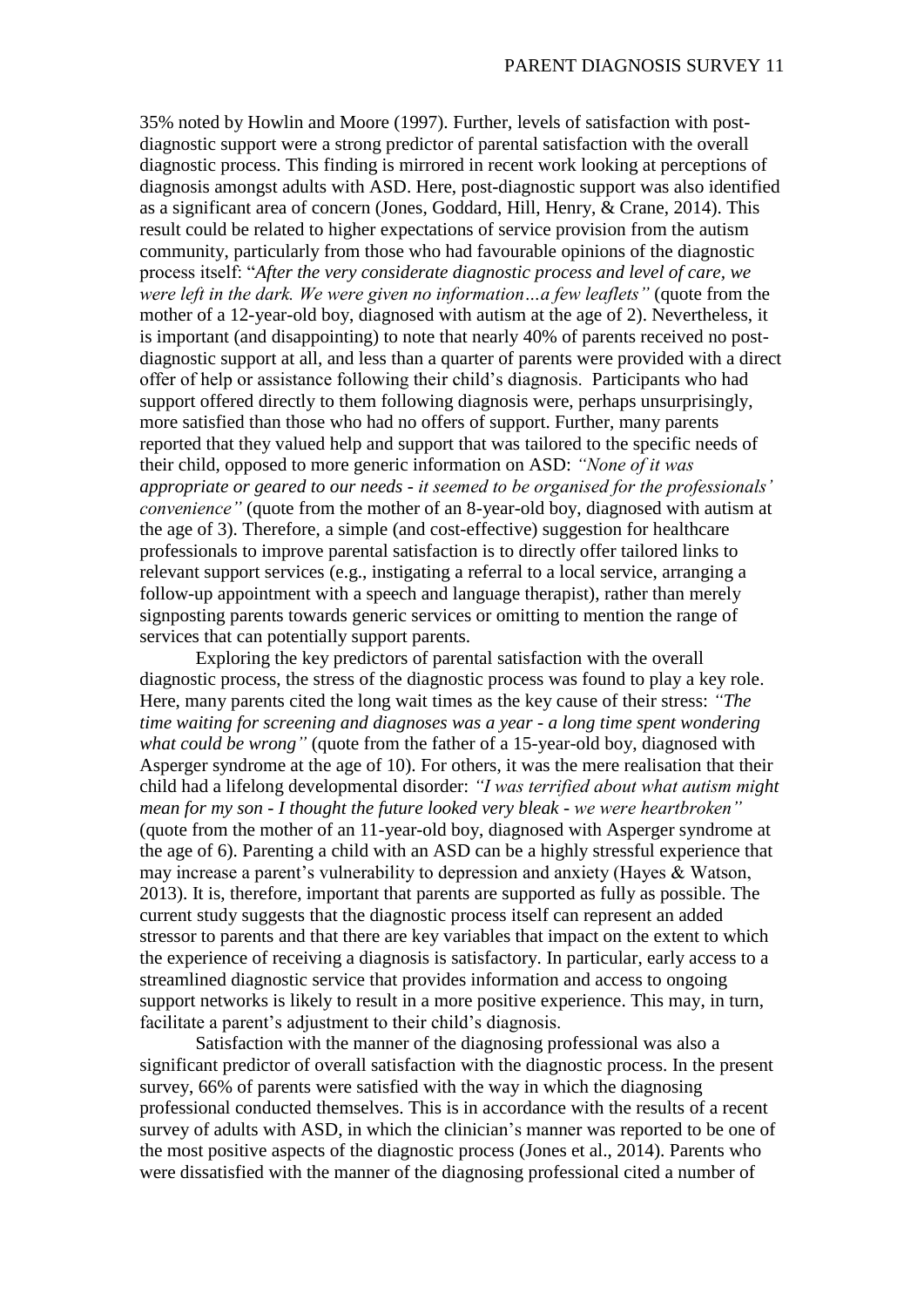examples of bad practice (e.g., communicating the diagnosis with the child present in the room; providing the diagnostic label for the first time in writing or on the phone; or not fully appreciating that, for some, the diagnosis was unexpected). Nevertheless, many more examples of good practice were noted (e.g., handling the diagnosis in a thoughtful and sensitive manner; clearly explaining the diagnosis to the parent; consulting with the parents as co-experts; and demonstrating a high degree of knowledge and empathy).

Finally, it is important to address the limitations of the current research. First, the findings that can be extrapolated from a survey of this kind are dependent upon the respondents that complete the survey. Examination of participant demographics illustrates that the views presented in this survey largely represent those of mothers, and there was very little ethnic diversity in the sample (few non-white respondents completed the survey). It is important for future research to sample the views of black and minority ethnic parents who have sought a diagnosis for their child, as these parents may have qualitatively different experiences of the diagnostic process. It was also not possible to establish whether parents had more than one child with an ASD diagnosis. If so, the diagnostic process for subsequent children might have been more positive. For example, parents with prior experience of the ASD diagnostic process may be more informed and confident about the key signs of ASD: *"I had previously had my son diagnosed and the manner of the professionals was awful, this was so much improved and I felt my opinions mattered this time"* (quote from the mother of a 6-year-old girl, diagnosed with autism at the age of 5). A further limitation of the sample was that the numbers of parents who took part from different areas in the UK was small, so it was not possible to reliably analyse regional variations. It is acknowledged that there are several areas of excellent practice in the UK, and also areas where improvements could be made, but it is hoped that a range of views were reflected in the results. Also, an issue with any self-selecting sample is that it is not possible to establish if the experiences of those who completed the survey were different to those of non-respondents. It is plausible that those who had particularly good or bad experiences when seeking a diagnosis for their child preferentially completed this survey. Nevertheless, with a sample of over 1000 parents, it is likely that these opinions may be balanced across the findings, and that the results offer important insights into current experiences of the autism diagnostic process.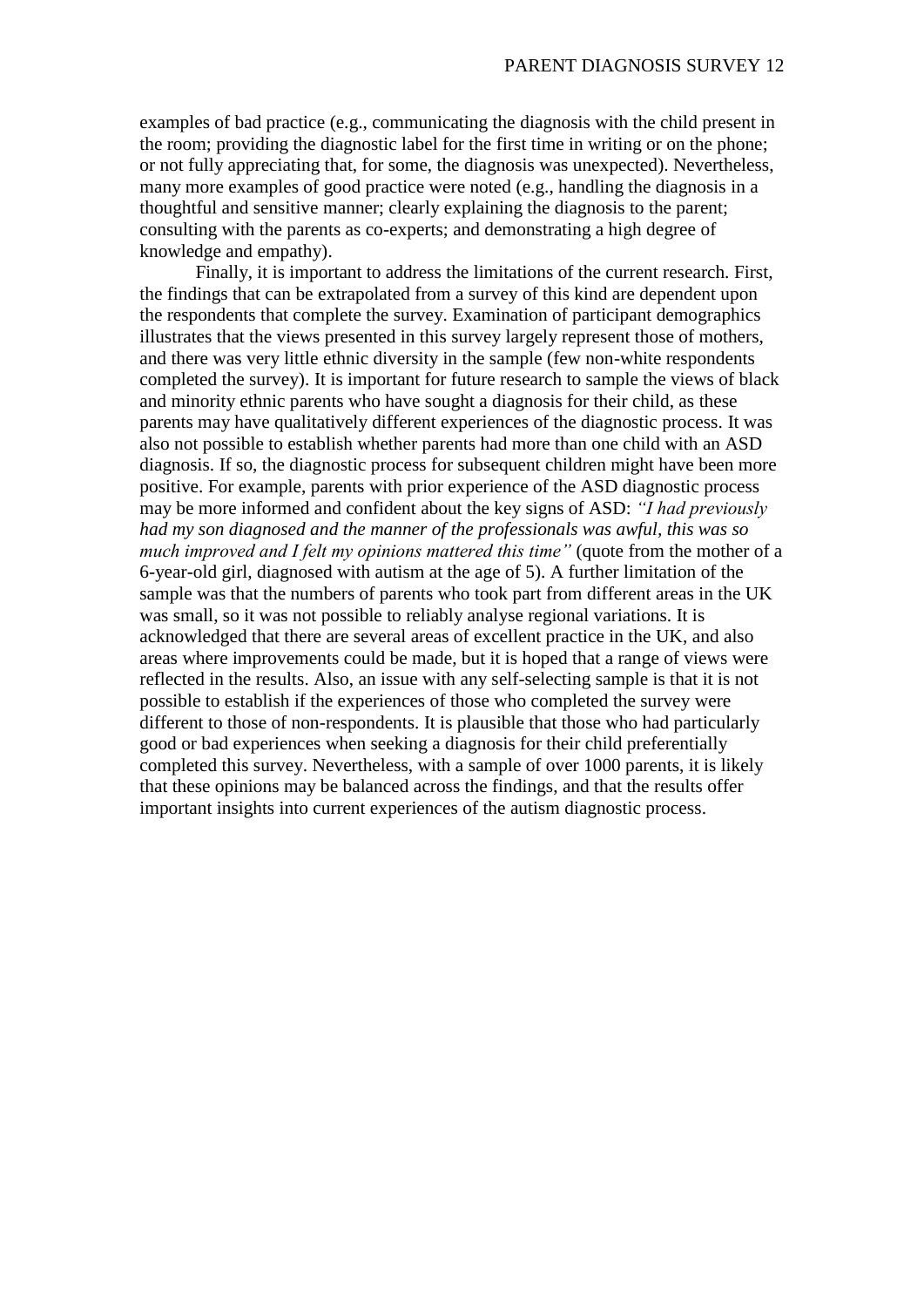#### References

- American Psychiatric Association. (2000). *Diagnostic and Statistical Manual of Mental Disorders Text Revision (DSM-IV-TR)*. Washington, D.C
- American Psychiatric Association (2013). *Diagnostic and Statistical Manual of Mental Disorders – 5 (DSM-5)*. Washington, D.C
- [Baird, G.](http://www.ncbi.nlm.nih.gov/pubmed?term=Baird%20G%5BAuthor%5D&cauthor=true&cauthor_uid=16844490), [Simonoff, E.](http://www.ncbi.nlm.nih.gov/pubmed?term=Simonoff%20E%5BAuthor%5D&cauthor=true&cauthor_uid=16844490), [Pickles, A.](http://www.ncbi.nlm.nih.gov/pubmed?term=Pickles%20A%5BAuthor%5D&cauthor=true&cauthor_uid=16844490), [Chandler, S.](http://www.ncbi.nlm.nih.gov/pubmed?term=Chandler%20S%5BAuthor%5D&cauthor=true&cauthor_uid=16844490), [Loucas, T.](http://www.ncbi.nlm.nih.gov/pubmed?term=Loucas%20T%5BAuthor%5D&cauthor=true&cauthor_uid=16844490), [Meldrum, D.](http://www.ncbi.nlm.nih.gov/pubmed?term=Meldrum%20D%5BAuthor%5D&cauthor=true&cauthor_uid=16844490), & [Charman, T.](http://www.ncbi.nlm.nih.gov/pubmed?term=Charman%20T%5BAuthor%5D&cauthor=true&cauthor_uid=16844490) (2006). Prevalence of disorders of the autism spectrum in a population cohort of children in South Thames: the Special Needs and Autism Project (SNAP). *Lancet, 368*(9531), 210-215
- Bishop, D.V.M., Whitehouse, A.J.O., Watt, H.J., & Line, E.A. (2008). Autism and diagnostic substitution: evidence from a study of adults with a history of developmental language disorder. *Developmental Medicine and Child Neurology, 50*(5), 341-345. doi: 10.1111/j.1469-8749.2008.02057.x
- Bowler, D. M. (2007). *Autism Spectrum Disorders: Psychological Theory and Research*. West Sussex: John Wiley & Sons Ltd.
- Brogan, C., & Knussen, C. (2003). The disclosure of a diagnosis of an autistic spectrum disorder. *Autism,7* (1), 31-46. doi: 10.1177/1362361303007001004
- Brugha, T., Cooper, S.A., McManus, S., Purdon, S., Smith, J., Scott, F.J., Spiers, N. and Tyrer, F. (2012). *Estimating the prevalence of autism spectrum conditions in adults: extending the 2007 Adult Psychiatric Morbidity Survey*, The NHS Information Centre. Retrieved September 4, 2012 from <http://www.ic.nhs.uk/pubs/autism11>
- CDC (2014). Prevalence of autism spectrum disorders among children aged 8 years: autism and developmental disabilities monitoring network, 11 sites, United States, 2010. MMWR Surveillance Summaries 63(2): 1–22
- Chamak, B., Bonniau, B., Oudaya, L. & Ehrenberg, A. (2011). The autism diagnostic experiences of French parents. *Autism*, *15* (1), 83-97. doi: 10.1177/1362361309354756
- Dunn, M. E., Burbine, T., Bowers, C. A. and Tantleff-Dunn, S. (2001). Moderators of Stress in Parents of Children with Autism. *Community Mental Health Journal*, 37 (1), 39-52. doi: 10.1023/A:1026592305436
- Jones, L., Goddard, L., Hill, E.L., Henry, L.A., & Crane, L. (2014). Experiences of Receiving an Autism Spectrum Disorder Diagnosis: A Survey of Adults in the United Kingdom. *Journal of Autism and Developmental Disorders, 44*(12), 3033-3044*.* doi: 10.1007/s10803-014-2161-3
- Goin-Kochel, R. P., Mackintosh, V. H and Myers, B. J. (2006). How many doctors does it take to make an autism spectrum diagnosis? *Autism*, *10* (5), 439-451. doi: 10.1177/1362361306066601
- Harrington, J. W., Patrick, P. A., Edwards, K. S. and Brand, D. A. (2006). Parental beliefs about autism: Implications for the treating physician. *Autism, 10* (5), 452-462. doi: 10.1177/1362361306066609
- Hasnat, M., & Graves, P. (2000). Disclosure of developmental disability: A study of parent satisfaction and the determinants of satisfaction. *Journal of Paediatrics and Child Health, 36* (1), 32-35. doi: 10.1046/j.1440-1754.2000.00463.x
- Hayes, S.A. & Watson, S.L. (2013). The Impact of Parenting Stress: A Meta-analysis of Studies Comparing the Experience of Parenting Stress in Parents of Children With and Without Autism Spectrum Disorder. *Journal of Autism and Developmental Disorders, 43*(3), 629-643. doi: 10.1007/s10803-012-1604-y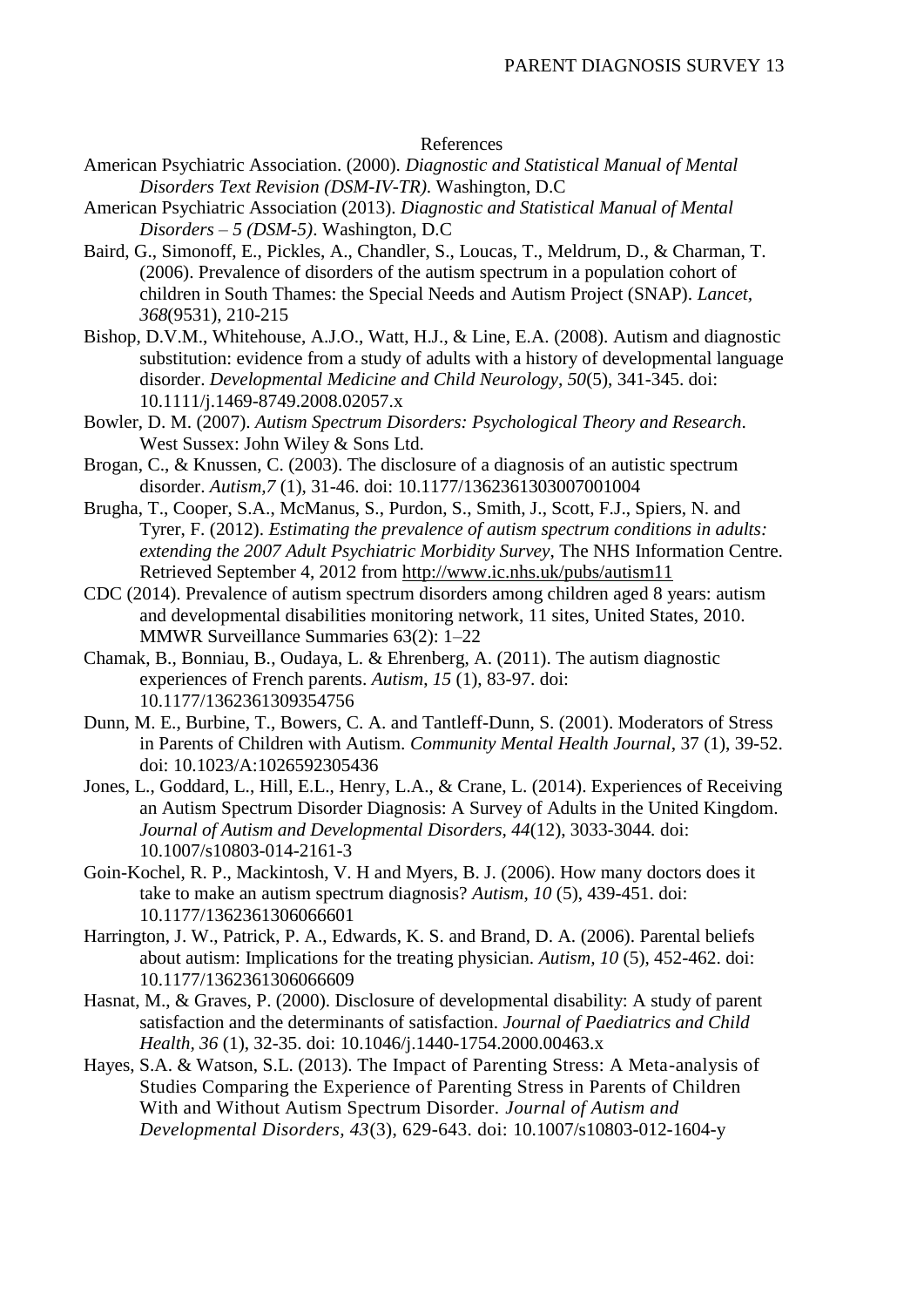- Howlin, P., & Asgharian, A. (1999). The diagnosis of autism and Asperger syndrome: findings from a survey of 770 families. *Developmental Medicine and Child Neurology, 41* (12), 834-839. doi: 10.1111/j.1469-8749.1999.tb00550.x
- Howlin, P., & Moore, A. (1997). Diagnosis in Autism : A Survey of Over 1200 Patients in the UK. *Autism,1* (2), 135-162. doi: 10.1177/1362361397012003
- Keen, D., & Ward, S. (2004). Autistic spectrum disorder: A child population profile. *Autism, 8*(1), 39-48. doi: 10.1177/1362361304040637
- Latif, A. H. A. and Williams, W. R. (2007). Diagnostic trends in autistic spectrum disorders in the South Wales valleys. *Autism*, *11* (6), 479-387. doi: 10.1177/1362361307083256
- Lord, C., Rutter, M., & Couteur, A. (1994). Autism Diagnostic Interview-Revised: A revised version of a diagnostic interview for caregivers of individuals with possible pervasive developmental disorders. *Journal of Autism and Developmental Disorders, 24*(5), 659-685. doi: 10.1007/BF02172145
- Lord, C., Rutter, M., DiLavore, P. S., & Risi, S. (1999). *The ADOS-G (Autism Diagnostic Observation Schedule - Generic*. Los Angeles: Western Psychological Services.
- Mandell, D.S., & Lecavalier, L. (2014). Should we believe the Centers for Disease Control and Prevention's autism spectrum disorder prevalence estimates? *Autism, 18*(5), 482- 484. doi: 10.1177/1362361314538131
- Mansell, W., & Morris, K. (2004). A survey of parents' reactions to the diagnosis of an autistic spectrum disorder by a local service: Access to information and use of services. *Autism, 8* (4), 387-407. doi: 10.1177/1362361304045213
- Matson, J.L., & Kozlowski, A.M. (2011). The increasing prevalence of autism spectrum disorders. *Research in Autism Spectrum Disorders, 5*(1), 418-425. doi: 10.1016/j.rasd.2010.06.004
- Midence, K., & O'Neill, M. (1999). The experience of parents in the diagnosis of autism: A pilot study. *Autism, 3* (3), 273-285. doi: 10.1177/1362361399003003005
- Mori, K., Ujiie, T., Smith, A., & Howlin, P. (2009). Parental stress associated with caring for children with Asperger's syndrome or autism. *Pediatrics International, 51*(3), 364- 370. doi: 10.1111/j.1442-200X.2008.02728.x
- National Autistic Society. (2012). *The way we are: autism in 2012.* London: The National Autistic Society.
- Osbourne, L., & Reed, P. (2008). Parents' perceptions of communication with professionals during the diagnosis of autism. *Autism, 12* (3), 309-324. doi: 10.1177/1362361307089517
- Oslejskova, H., Kontrova, I., Foralova, R., Dusek, L., & Nemethova, D. (2007). The course of diagnosis in autistic patients: the delay between recognition of the first symptoms by parents and correct diagnosis. *Neuroendocrinology Letters*, *26*(8), 895-900.
- Rogers, C.L., Goddard, L., Hill, E.L., Henry, L.A., & Crane, L. (under review). Experiences of diagnosing autism spectrum disorder: a survey of professionals in the United Kingdom
- Sharma, S., Marks Woolfson, L., & Hunter, S.C. (2012). Confusion and inconsistency in diagnosis of Asperger syndrome: a review of studies from 1981 to 2010. *Autism, 16*(5), 465-486 doi: 10.1177/1362361311411935
- Siklos, S., & Kerns, K. (2007). Assessing the diagnostic experiences of a small sample of parents of children with autism spectrum disorders. *Research in Developmental Disabilities, 28* (1), 9-22. doi: [10.1016/j.ridd.2005.09.003](http://dx.doi.org/10.1016/j.ridd.2005.09.003)
- Smith, B., Chung, M., & Vostanis, P. (1994). The Path to Care in Autism: Is it Better Now? *Journal of Autism and Developmental Disorders , 24* (5), 551-563. doi: 10.1007/BF02172137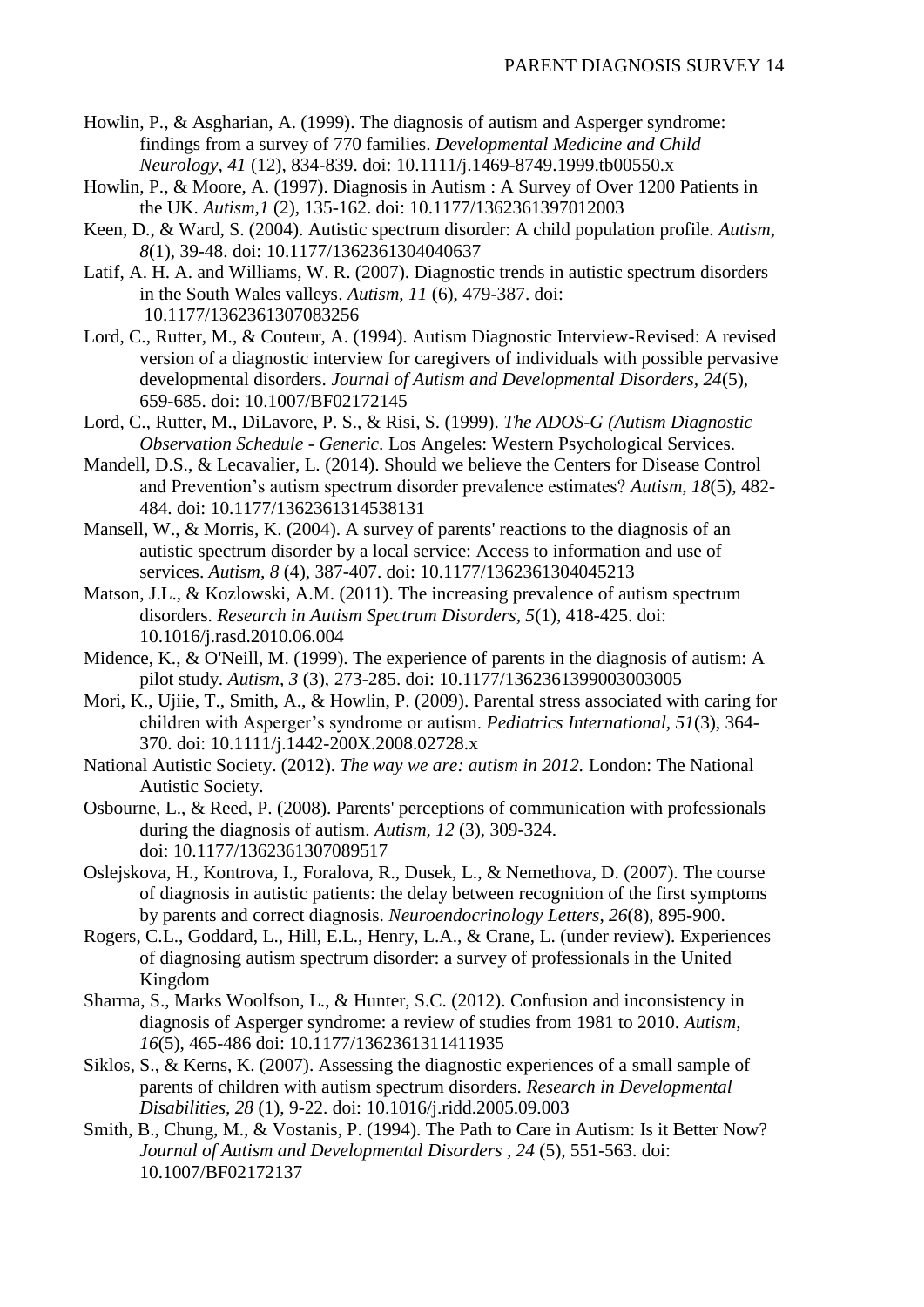- Webb, S.J., Jones, E.J.H., Kelly, J., & Dawson, G. (2014). The motivation for very early intervention for infants at high risk for autism spectrum disorders. *International Journal of Speech and Language Pathology, 16*(1), 36-42*.* doi: 10.3109/17549507.2013.861018
- Wing, L., & Potter, D. (2002). The Epidemiology of Autistic Spectrum Disorders: Is The Prevalence Rising? *Mental Retardation and Developmental Disabilities Research Reviews, 8*, 151-161
- Woolley, H., Stein, A., Forrest, G.C., & Baum, J.D. (1989). Imparting the diagnosis of life threatening illness in children. *British Medical Journal, 298*, 1623–6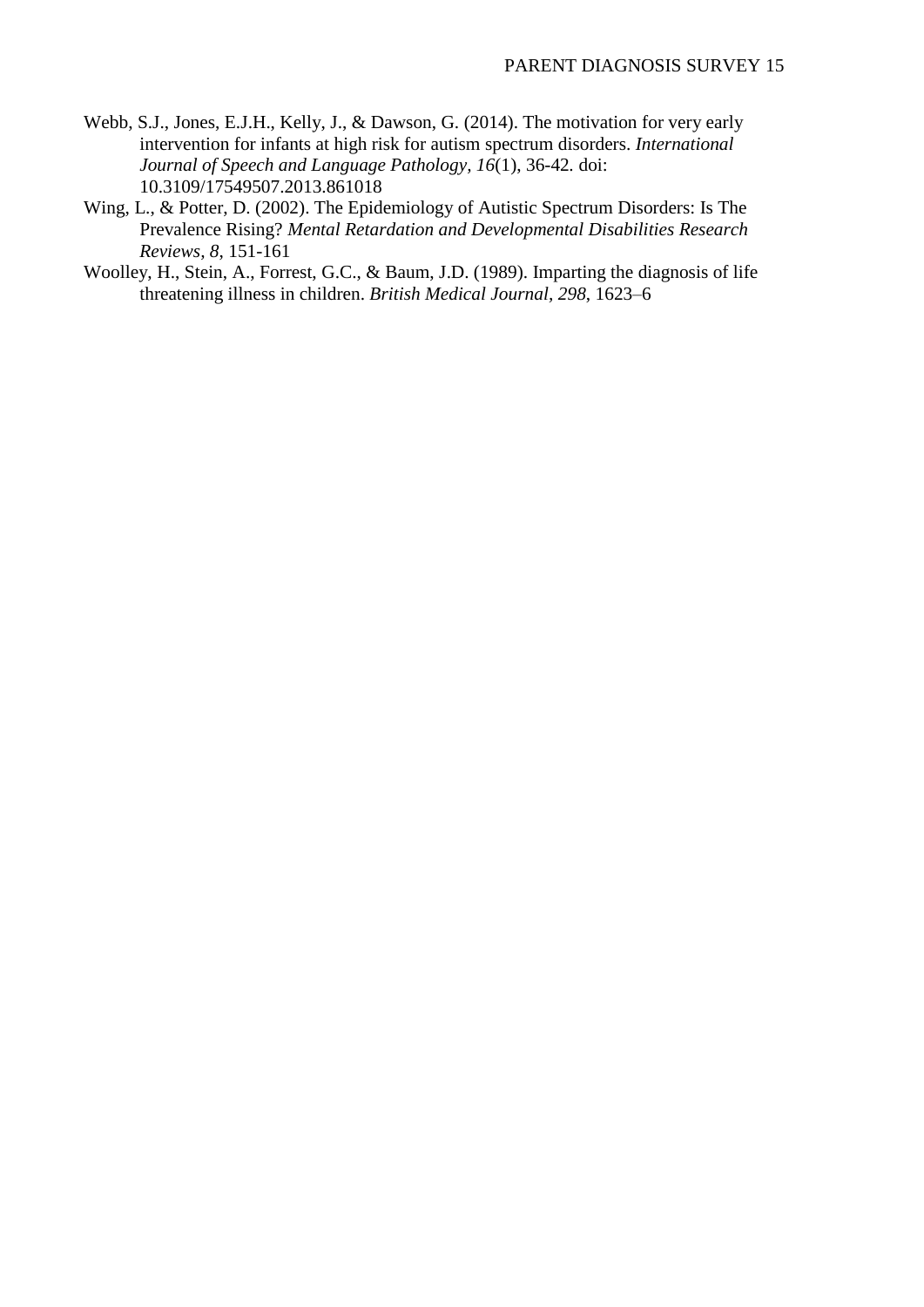# Tables

Table 1: Nature of initial concerns

| Area in which difficulties experienced                     | %  |
|------------------------------------------------------------|----|
| Delay in starting to talk                                  | 46 |
| Delay in other milestones (e.g., walking)                  | 26 |
| Social development (e.g., relating to people in the normal | 82 |
| way)                                                       |    |
| Rituals/obsessions/dislike of change/object attachments    | 63 |
| Failure to develop normal pretend play                     | 48 |
| Behaviour problems (e.g., hyperactivity, tantrums)         | 64 |
| Schooling                                                  | 44 |
| Medical problems (e.g., epilepsy)                          | 9  |
| Hearing problems                                           | 16 |
| Sensory sensitivity                                        | 52 |
| Sleep problems                                             | 44 |
| No worries until a professional raised concerns            | 4  |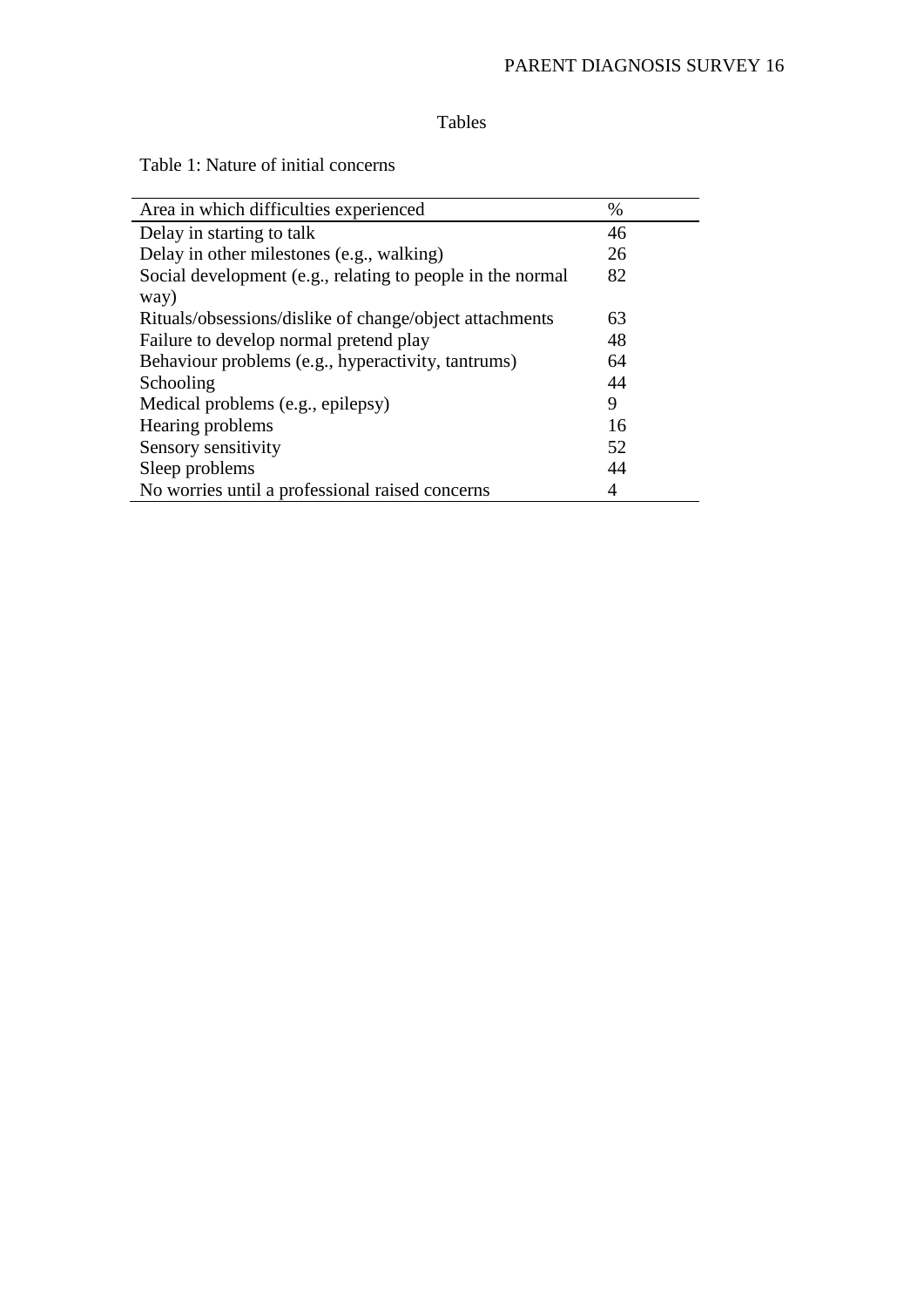| Professional seen        | When first             | At first        | At second       | At third        |
|--------------------------|------------------------|-----------------|-----------------|-----------------|
|                          | sought help<br>$(\% )$ | referral $(\%)$ | referral $(\%)$ | referral $(\%)$ |
| <b>GP</b>                | 44                     |                 |                 |                 |
| Health visitor           | 47                     | 8               | 3               | 1               |
| Paediatrician            | 20                     | 56              | 29              | 13              |
| Speech $&$               | 7                      | 32              | 20              | 8               |
| Language therapist       |                        |                 |                 |                 |
| Psychiatrist             | 5                      | 15              | 13              | 8               |
| Psychologist             | 8                      | 16              | 12              | 8               |
| (clinical)               |                        |                 |                 |                 |
| Psychologist             |                        | 19              | 15              | 8               |
| (educational)            |                        |                 |                 |                 |
| Neurologist              | 2                      | 3               | $\overline{2}$  | 1               |
| Teacher                  | 20                     | 6               | 5               | $\overline{2}$  |
| <b>Nurse</b>             | 3                      |                 | 1               | $\cdot$         |
| Social worker            | $\overline{2}$         | 3               | 2               | 1               |
| Portage worker           |                        | 4               | 3               | 1               |
| Audiologist              | 1                      | 12              | 5               | $\overline{2}$  |
| Child and                |                        | 2               | 1               | 1               |
| <b>Adolescent Mental</b> |                        |                 |                 |                 |
| <b>Health Services</b>   |                        |                 |                 |                 |

Table 2. Professionals seen at first consultation and subsequent referrals  $(n = 1048)$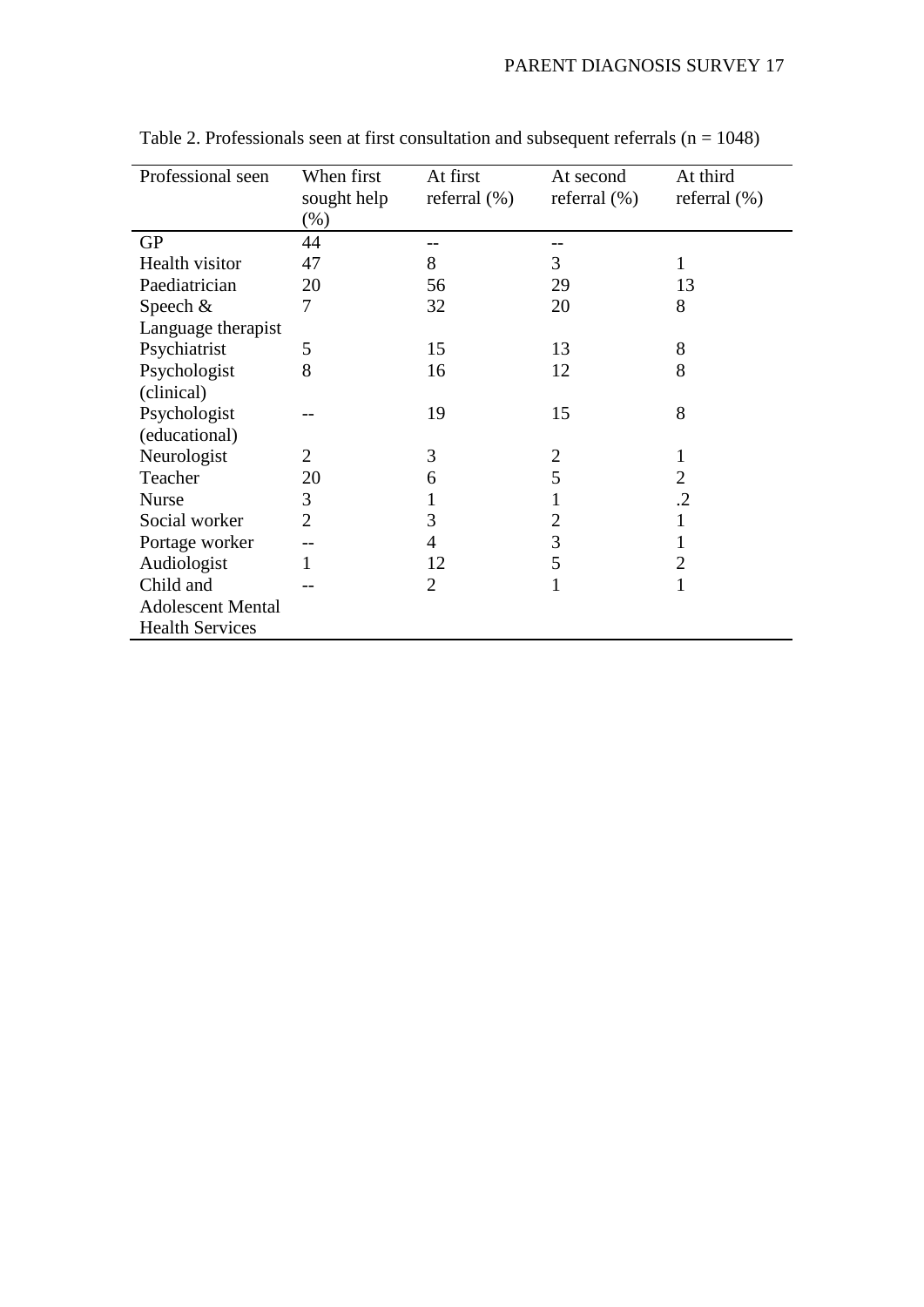# PARENT DIAGNOSIS SURVEY 18

|                                            | Diagnosis given | Referred to another<br>professional | Asked to take<br>child for further<br>tests | Told there was<br>no problem | Come back if<br>problems<br>persisted | Other $(e.g.,$<br>different<br>diagnosis given) |
|--------------------------------------------|-----------------|-------------------------------------|---------------------------------------------|------------------------------|---------------------------------------|-------------------------------------------------|
| When first sought 8<br>help ( $n = 1048$ ) |                 | 53                                  | 13                                          | 30                           | 8                                     | 17                                              |
| At first referral (n 37<br>$= 1044$        |                 | 28                                  | 16                                          | 8                            |                                       | 24                                              |
| At second referral<br>$(n = 688)$          | -40             | 20                                  | 14                                          |                              |                                       | 25                                              |
| At third referral<br>$(n = 429)$           | 41              | 13                                  | 13                                          |                              | $\overline{4}$                        | 26                                              |

Table 3: Outcomes (%) at each stage of the diagnostic process (categories not mutually exclusive)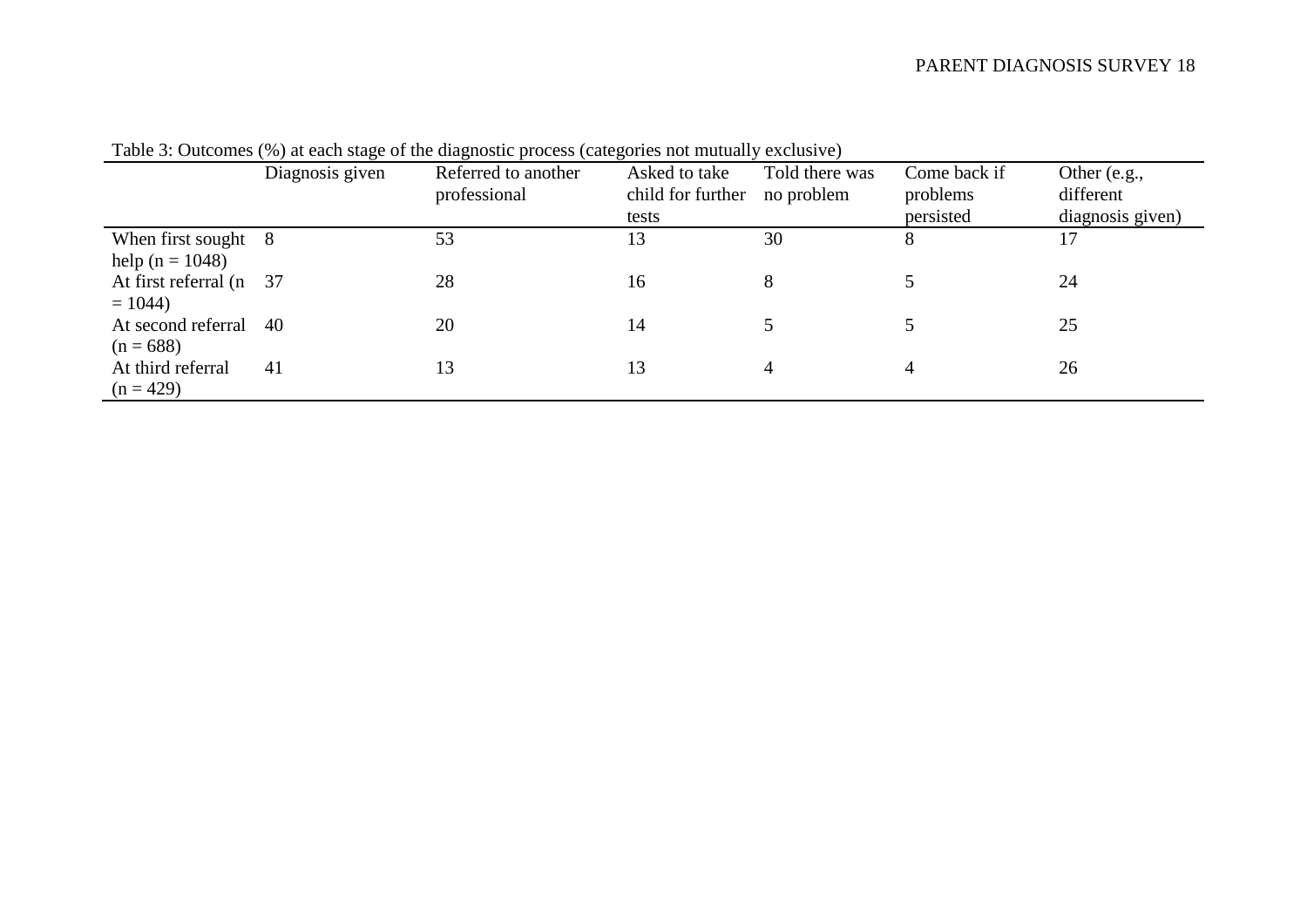|                                | Very<br>dissatisfied | Quite<br>dissatisfied | Neither<br>satisfied nor<br>dissatisfied | Quite satisfied | Very satisfied | Mean $(SD)$ |
|--------------------------------|----------------------|-----------------------|------------------------------------------|-----------------|----------------|-------------|
| The overall diagnostic process | 32                   | 20                    | 13                                       | 25              | 10             | 2.62(1.41)  |
| The information given at       | 14                   | 19                    | 19                                       | 31              | 17             | 3.16(1.31)  |
| diagnosis                      |                      |                       |                                          |                 |                |             |
| The manner of the professional | 9                    |                       | 13                                       | 32              | 34             | 3.70(1.29)  |
| disclosing the diagnosis       |                      |                       |                                          |                 |                |             |
| The support offered post-      | 36                   | 25                    | 15                                       | 18              |                | 2.31(1.27)  |
| diagnosis                      |                      |                       |                                          |                 |                |             |

Table 4. Satisfaction scores (%) relating to different aspects of the diagnostic process ( $n = 1014$ )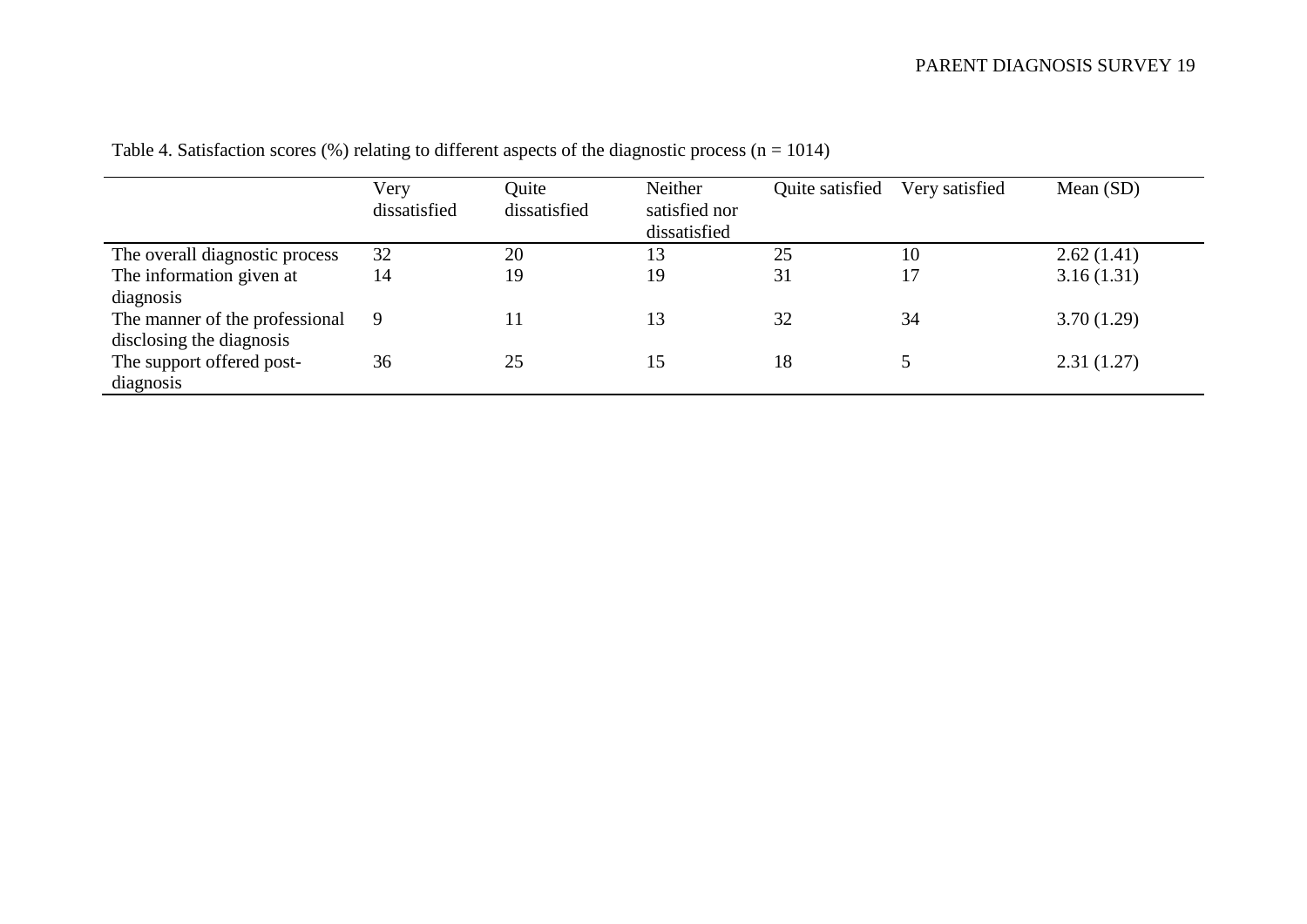| <b>Predictor Variable</b>                                                 |        | <b>SEB</b> |        |        |  |
|---------------------------------------------------------------------------|--------|------------|--------|--------|--|
|                                                                           |        |            |        |        |  |
| Time taken to get a diagnosis                                             | $-.04$ | .01        | $-.12$ | .001   |  |
| Age of child at diagnosis                                                 | $-.01$ | .01        | $-.04$ | .25    |  |
| Satisfaction with the quality of information given at diagnosis           | .12    | .04        | .12    | .001   |  |
| Satisfaction with the manner of the professional disclosing the diagnosis | .26    | .04        | .24    | < .001 |  |
| Satisfaction with the support offered post-diagnosis                      | .28    | .03        | .25    | < .001 |  |
| Stress of the diagnostic process                                          | $-.38$ | .03        | $-.30$ | < .001 |  |

Table 5. Results of multiple regression analysis of variables hypothesised to predict overall satisfaction

B = unstandardised beta coefficient, SE B = standard error,  $\beta$  = standardised beta coefficient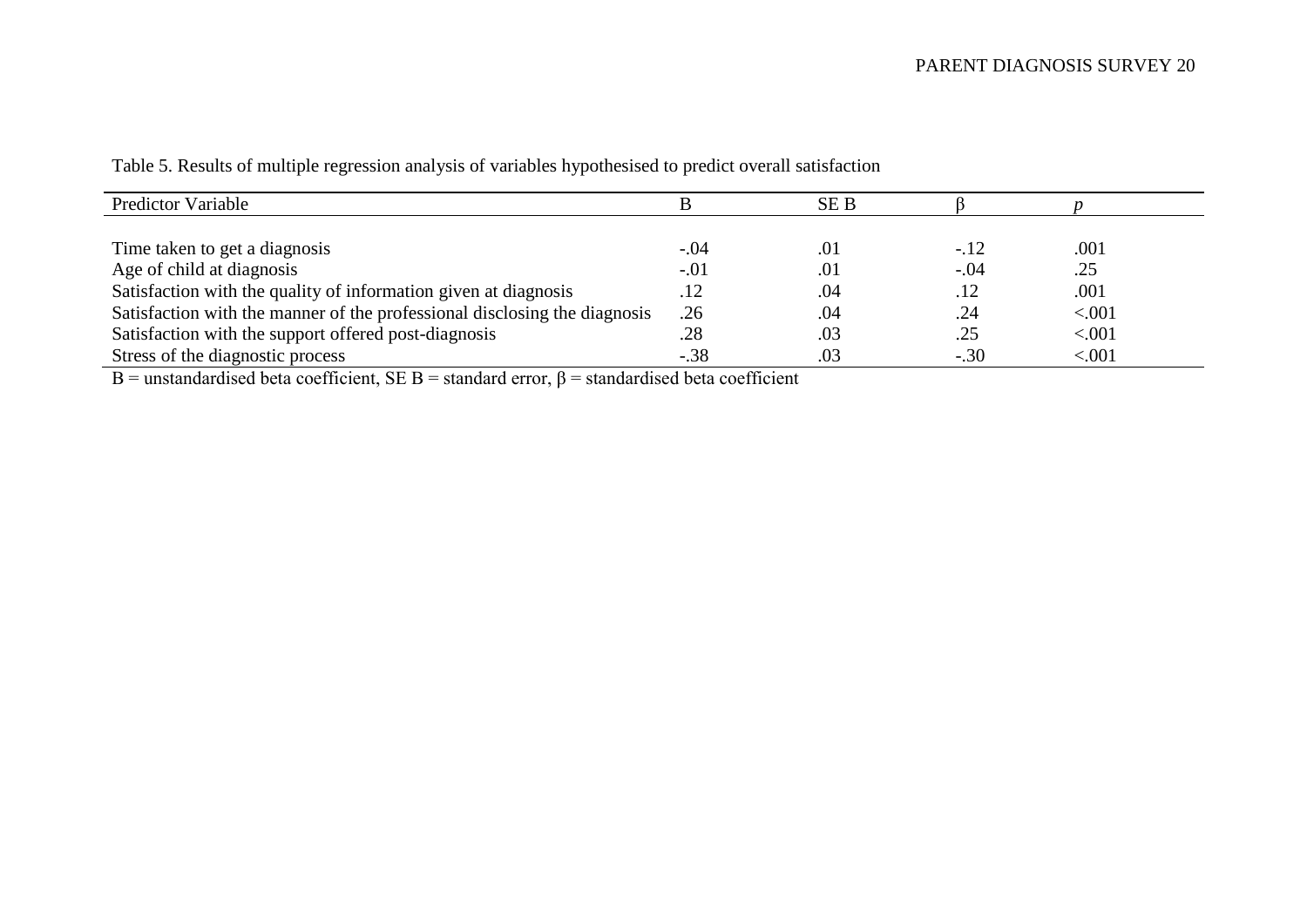# PARENT DIAGNOSIS SURVEY 21